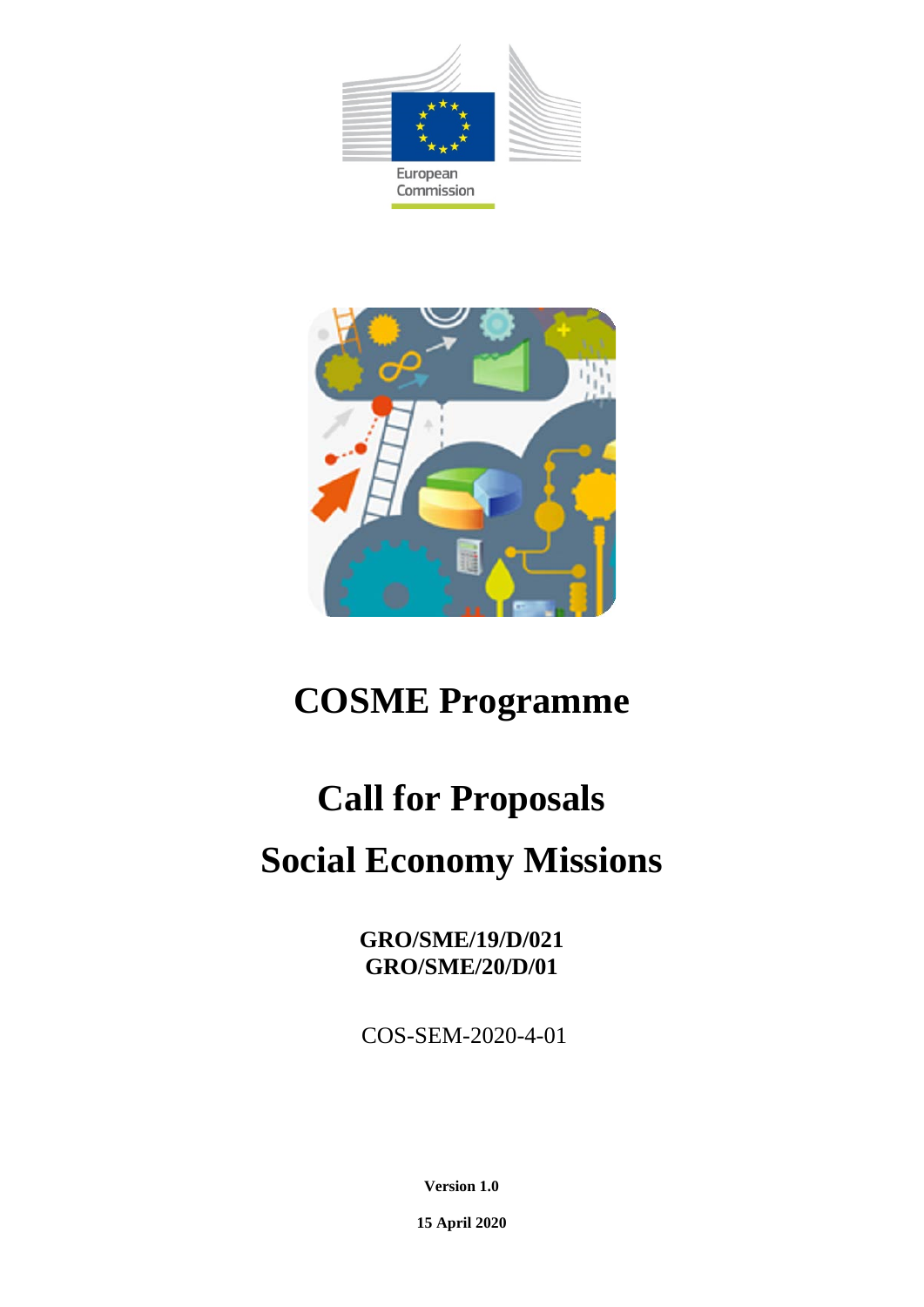| <b>HISTORY OF CHANGES</b> |                            |                                   |      |  |  |  |
|---------------------------|----------------------------|-----------------------------------|------|--|--|--|
| <b>Version</b>            | <b>Publication</b><br>Date | <b>Change</b>                     | Page |  |  |  |
| 1.0                       | 15 Apr 2020                | Initial version<br>$\blacksquare$ | n.a. |  |  |  |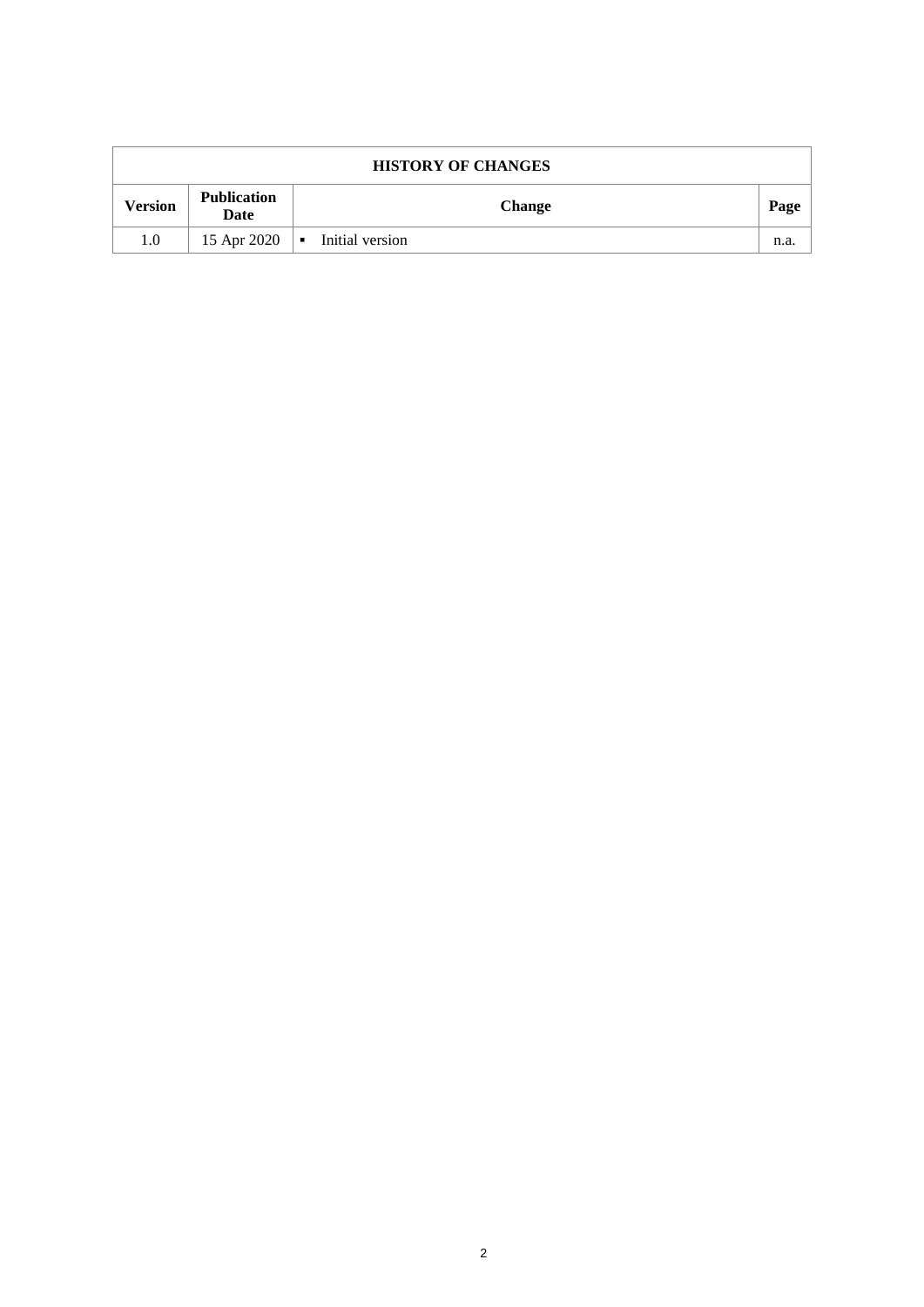## **Table of Contents**

| 2.<br>3.<br>$\overline{4}$ .<br>5.<br>6.<br>7.<br>8.<br>9. |
|------------------------------------------------------------|
|                                                            |
|                                                            |
|                                                            |
|                                                            |
|                                                            |
|                                                            |
|                                                            |
|                                                            |
|                                                            |
|                                                            |
|                                                            |
|                                                            |
|                                                            |
|                                                            |
|                                                            |
|                                                            |
|                                                            |
|                                                            |
|                                                            |
|                                                            |
|                                                            |
|                                                            |
|                                                            |
|                                                            |
|                                                            |
|                                                            |
|                                                            |
|                                                            |
|                                                            |
|                                                            |
|                                                            |
|                                                            |
|                                                            |
|                                                            |
|                                                            |
|                                                            |
|                                                            |
|                                                            |
|                                                            |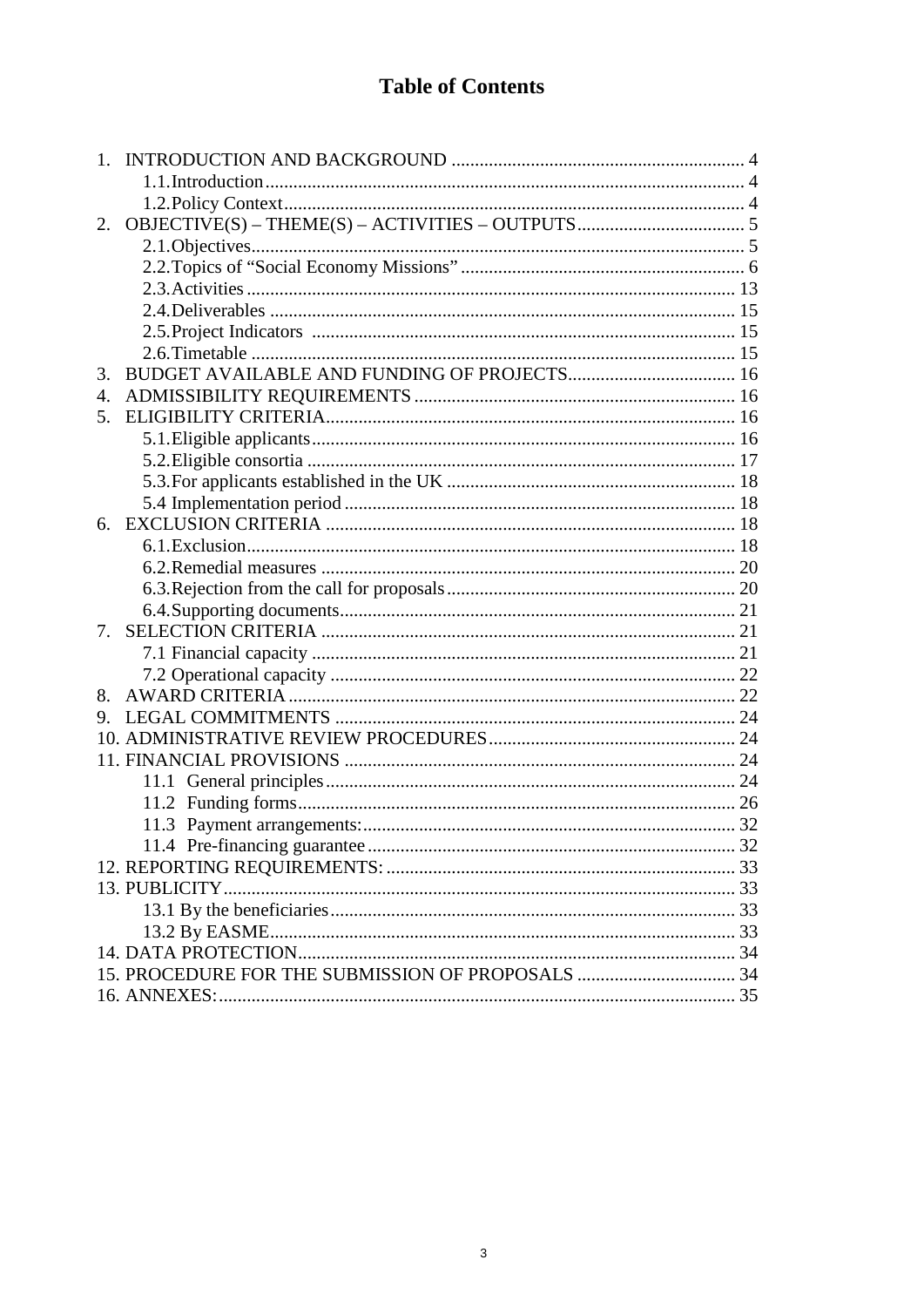## <span id="page-3-0"></span>**1. INTRODUCTION AND BACKGROUND**

#### <span id="page-3-1"></span>**1.1. Introduction**

Small and medium-sized enterprises (SME) play a crucial role in reaching the objectives of the SME Strategy for sustainable and digital Europe<sup>[1](#page-3-3)</sup>. Whereas they are considered as crucial engines for growth and job creation, their competitiveness is affected by a limited exploitation of international opportunities and innovation prospects in the Single Market and beyond.

In this context, the EU programme for the Competitiveness of Enterprises and Small and Mediumsized Enterprises  $(COSME)^2$  $(COSME)^2$  running from 2014 - 2020 aims to promote growth and to strengthen the competitiveness and sustainability of enterprises in the European Union.

The Executive Agency for Small and Medium-sized Enterprises<sup>[3](#page-3-5)</sup> (hereinafter referred to as "EASME" or the "Agency") is entrusted by the European Commission with the implementation, *inter alia*, of parts of the COSME programme.

In this respect, this call for proposals, managed by EASME, implements parts of the COSME Work Programme 2019, as last amended on 20 August 2019[4](#page-3-6) and Work Programme 2020 adopted on 17 January 2020<sup>[5](#page-3-7)</sup>.

## <span id="page-3-2"></span>**1.2. Policy Context**

EU actions give political recognition and significance to social economy thus acting as a catalyst for reforms at Member State level. For instance as a result of the Social Business Initiative launched in 2011, several EU Member States have launched significant legislative reforms to support social economy and social enterprises in their countries.

However, EU policies for social economy development still need to be harmonised and reinforced. Due to the lack of a single social economy definition, Member States apply different subsets of the social economy principles to define and support their social economy actors.

Furthermore, awareness of social economy potential within the EU, in particular at regional and local level, is insufficient. This reduces the reach of existing EU tools and supportive schemes for social enterprises and social economy stakeholders and results often in lack of active collaboration of social economy networks at regional and local level.

<sup>1&</sup>lt;br><sup>1</sup> [https://ec.europa.eu/info/sites/info/files/communication-sme-strategy-march-2020\\_en.pdf.](https://ec.europa.eu/info/sites/info/files/communication-sme-strategy-march-2020_en.pdf)

<span id="page-3-4"></span><span id="page-3-3"></span><sup>2</sup> Regulation (EU) No 1287/2013 of 11 December 2013 (Official Journal of the European Union L 347/33 of 20.12.2013).

<span id="page-3-5"></span><sup>3</sup> EASME was set up by Commission Implementing Decision 2013/771/EU of 17 December 2013 establishing the Executive Agency for Small and Medium-sized Enterprises and repealing Decisions 2004/20/EC and 2007/372/EC (Official Journal of the European Union L 341/73 of 18.12.2013).

<span id="page-3-6"></span><sup>4</sup> Commission Implementing Decision C(2019) 6039 of 20.08.2019 on the amending and correcting Implementing Decision C(2018)8098 on the financing of the Programme for the Competitiveness of Enterprises and Small and Medium-Sized Enterprises and the adoption of the work programme for 2019.

<span id="page-3-7"></span><sup>5</sup> Commission Implementing Decision C(2020) 111 of 17.01.2020 on the financing of the programme for the Competitiveness of Enterprises and Small and Medium-sized Enterprises and the adoption of the work programme for 2020.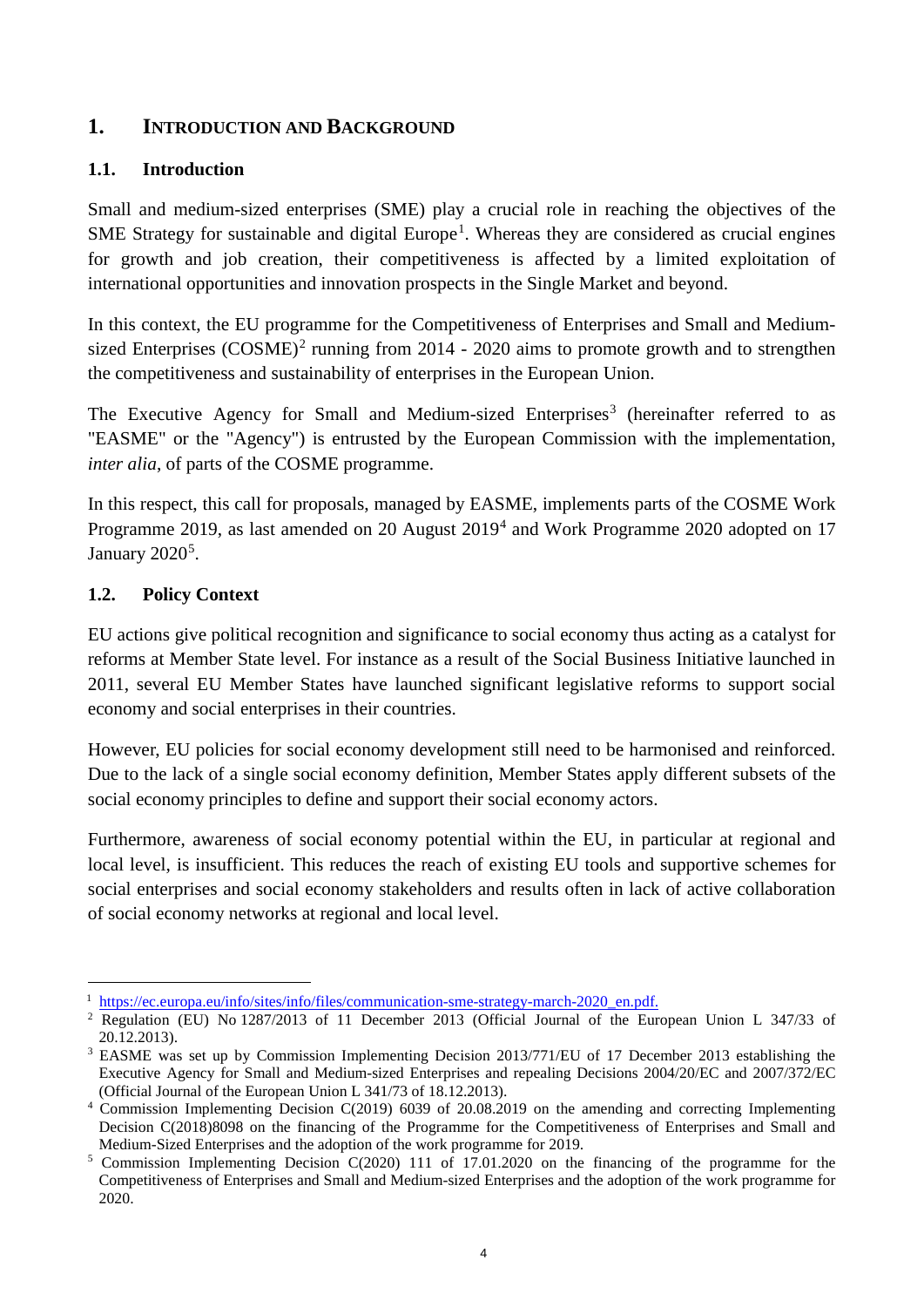In this context the European Commission launched the European Social Economy Regions Pilot (ESER) in February 2018 to raise awareness and build networks of social economy stakeholders at regional and local level. Between 2018 and 2020 the ESER initiative has generated more than 100 regional and local partnerships on social economy – without any financial contribution provided by the European Commission. Respective annual ESER concluding events gave the European Commission a clear mandate to continue with the awareness-raising campaign and streamline the initiative towards a targeted inter-regional collaboration.

The "Social economy missions" take into consideration priorities of the European Commission 2019-2024 and accent on strong Social Europe<sup>[6](#page-4-2)</sup>.

The new priorities of the European Commission 2019-2024 indicate shifting towards more sustainable and entrepreneurial economy within the European Green Deal as one of the main goals. Fostering social innovation at local, regional and inter-regional level will be crucial to support green transition and stimulate cohesion and inclusiveness so that "nobody is left behind". The Social Economy, in all its diversity of forms, carries out in its DNA the potential for the necessary changes.

The aim of the "Social economy missions" is to accelerate the development and acknowledgement of this potential of social economy via inter-regional learning and collaboration. It will contribute significantly to a European Social Economy community building and boost innovation efforts, sustainable growth and creation of high-value jobs. Where appropriate, the project will set the ground for future joint inter-regional projects in the field of social economy. This could pave the way for targeted inter-regional collaboration during the new EU programming period 2021-2027.

## <span id="page-4-0"></span>**2. OBJECTIVE(S) – THEME(S) – ACTIVITIES – OUTPUTS**

## <span id="page-4-1"></span>**2.1. Objectives**

The general objective of this call for proposals is to follow-up on a successful European Social Economy Regions 2018 (ESER) pilot which established a basis for creation of effective networks of social economy stakeholders at regional level across Europe and to boost inter-regional collaboration in the field of social economy. The project is aiming at engaging a network of regional and local authorities established in the EU and COSME participating countries, and stakeholders with similar social economy priorities and creating space for inter-regional learning and collaboration. An enhanced inter-regional cooperation in the field of social economy will contribute significantly to a gradual building of a social economy community of practice as an integral part of a sustainable European economic model.

The present call for proposals will support consortia in developing inter-regional collaboration through sharing and replicating best practices and inter-regional learning, and create opportunities and incentives for future inter-regional partnerships in the field of priorities of "Social economy missions".

The specific objectives to be achieved through this call for proposals are the following:

<span id="page-4-2"></span> <sup>6</sup> [https://ec.europa.eu/commission/presscorner/detail/en/fs\\_20\\_49.](https://ec.europa.eu/commission/presscorner/detail/en/fs_20_49)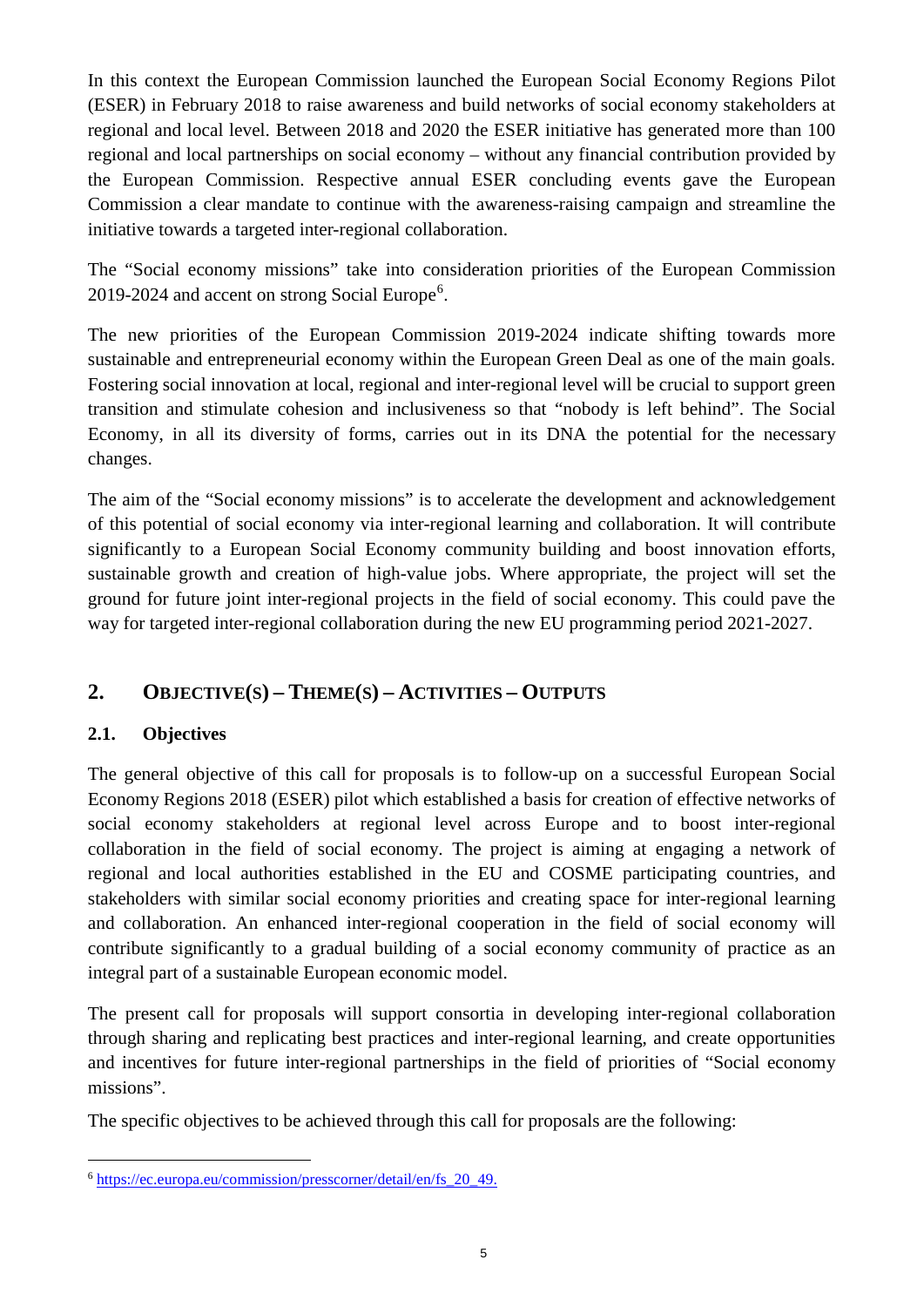- Enhancing interaction and improving collaboration between existing social economy networks and stakeholders at regional and local level in the field of priorities of "Social economy missions";
- Boosting inter-regional learning between social economy stakeholders (public and private sector) in the field of priorities of "Social economy missions";
- Contributing to a gradual building of a Social Economy community.

The proposed actions (hereafter "social economy missions") will bring together regional and local authorities with similar social economy priorities and accompanied by regional and local social economy stakeholders (social enterprises, cooperatives, SMEs, etc.). Networks and umbrella organisations at various levels (European, national, inter-regional, regional, local) active in the field of social economy will be invited to enrich the missions' exchanges and mutual learning within the established partnerships, including new, innovative approaches.

The "social economy missions" will help to gradually build an ecosystem of players, encouraging the interaction between different partners both at public and private level and thus contributing to development of the European social economy community.

## <span id="page-5-0"></span>**2.2. Topics of "Social Economy Missions"**

The proposals for this call for proposals must clearly identify one topic which will be addressed in the "social economy mission", explain why this issue is relevant for all consortium partners and specify the objectives to be achieved by the mission. The proposals can address one of the topics listed below or identify another topic of relevance to the consortium partners around the development of social economy provided that only one topic is addressed and the rationale for that particular topic is explained in the proposal.

Possible topics can be:

- 1. Building resilient regional and/or local ecosystems;
- 2. Socially responsible public procurement;
- 3. Building Clusters of Social and Ecological Innovation or participation in traditional clusters;
- 4. Support to social economy business development;
- 5. Support to local and regional initiatives in the area of green and digital transition;
- 6. Local or regional measures tackling unemployment;
- 7. Sustainable agriculture and rural development;
- 8. Education and training to develop the social economy ecosystem;
- 9. The development of horizontal policies to support social economy at local or regional level;
- 10. Social economy initiatives to integrate migrants;
- 11. Other (identified by the applicants).

## *2.2.1. Building resilient regional and/or local ecosystems*

The Covid-19 crisis has revealed importance of resilient ecosystems at regional and local level in order to ensure quick response and smooth delivery of basic products and services as well as emergency goods to citizens. Social economy stakeholders active in a given territory (municipality, city, region, etc.) are able to address effectively many of these urgent needs (for example in local food supply chain, providing social services for vulnerable groups of citizens etc.). Social economy and social economy stakeholders play an important role in this context and should be considered as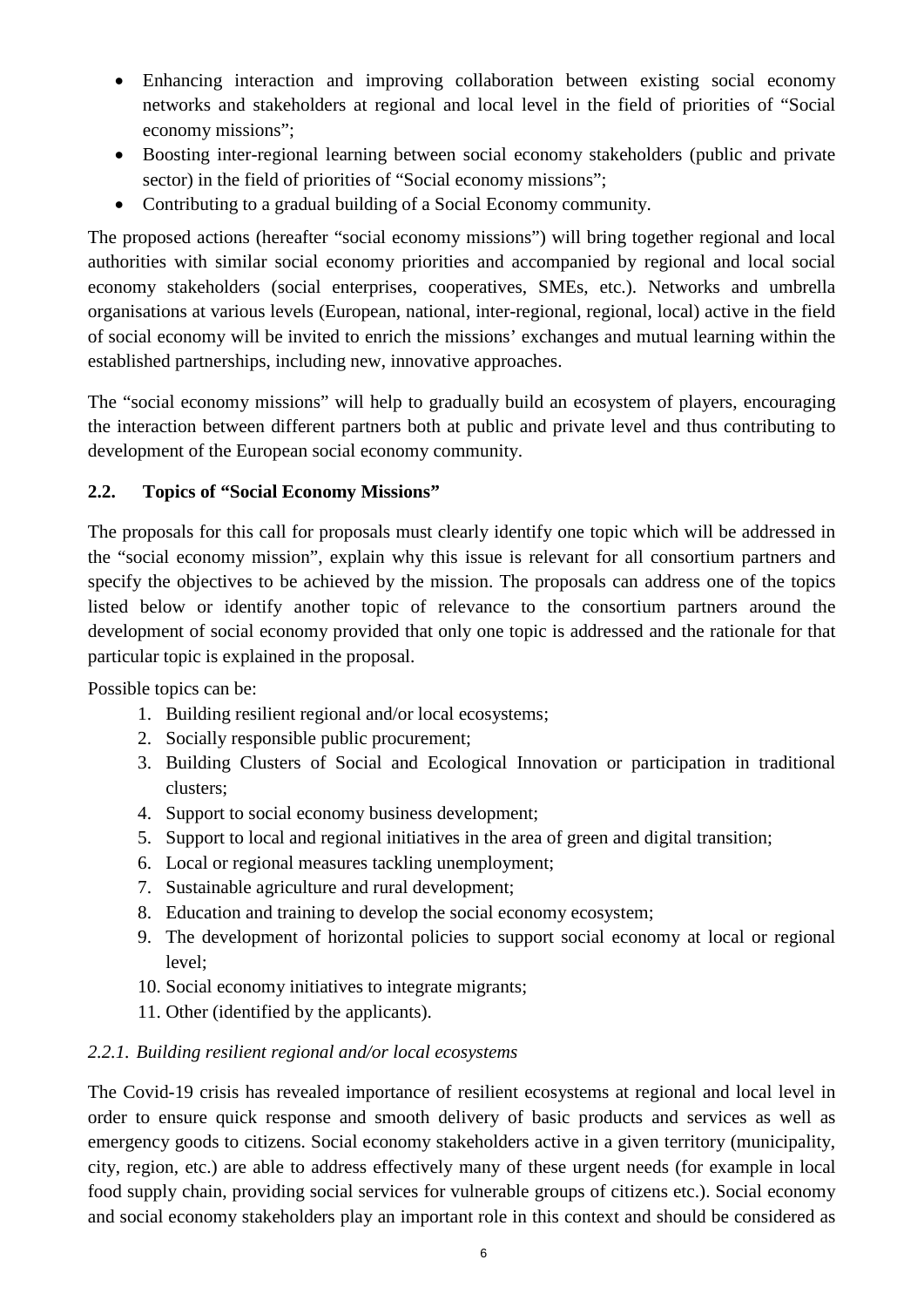one of the key building blocks of resilient regional and/or local ecosystems while respecting a fundamental role of regional and local governments to coordinate these efforts.

The "Building resilient regional and/or local ecosystems" mission will bring together:

- Relevant regional and local public authorities;
- Social economy stakeholders (such as SMEs, social enterprises, cooperatives, start-ups, social service enterprises and agencies) and other relevant actors such as universities, fablabs or citylabs or living labs and regular SME's.

The "Building resilient regional and/or local ecosystems" mission will enable exchange of views on existing and/or future practices and inter-regional learning between the project partners. Experience and good practice of a coordinator will be presented in close collaboration with stakeholders and accompanied by site visits and/or hands-on trainings. Inter-active exchanges using different participatory methods (inter-active workshops, webinars, peer-to-peer learning etc.) will provide a unique opportunity for boosting inter-regional learning and/or paving the way towards future interregional collaboration in the field

## *2.2.2. Socially responsible public procurement*

By using purchasing power to choose socially responsible goods, services and works, public authorities at different levels can set a positive example and encourage enterprises to make wider use of social standards in the management, production and provision of services.

Socially responsible public procurement provides incentives to companies to develop socially responsible products and services.

The 2014 public procurement legal framework of the European Union<sup>[7](#page-6-0)</sup> entered into force in April 2016, opening up new opportunities for public authorities to promote socially responsible public procurement. A number of projects have been launched in order to encourage public authorities to promote social considerations through their purchasing procedures.

However, implementing socially responsible public procurement in practice remains a challenge and experience shows that the opportunities arising from the existing legal framework are still insufficiently used. In addition, different regional or local public authorities, given their competencies in the field and specific conditions, address this challenge with different approach and different success level.

The "Socially Responsible Public Procurement (SRPP) Mission" will bring together:

- Relevant regional and local public authorities;
- Social economy stakeholders (such as SMEs, social enterprises, representative organisations, etc.);
- Where relevant, the social clauses facilitators or any other types of SRPP intermediaries.

The SRPP Mission will enable the exchange of good practices and inter-regional learning between the project partners. Experience and good practice of a coordinator will be presented and accompanied by site visits and/or hands-on trainings. Inter-active exchanges via different participatory methods (inter-active workshops, webinars, peer-to-peer learning etc.) will provide a

<span id="page-6-0"></span> <sup>7</sup> [http://ec.europa.eu/growth/single-market/public-procurement/rules-implementation\\_en.](http://ec.europa.eu/growth/single-market/public-procurement/rules-implementation_en)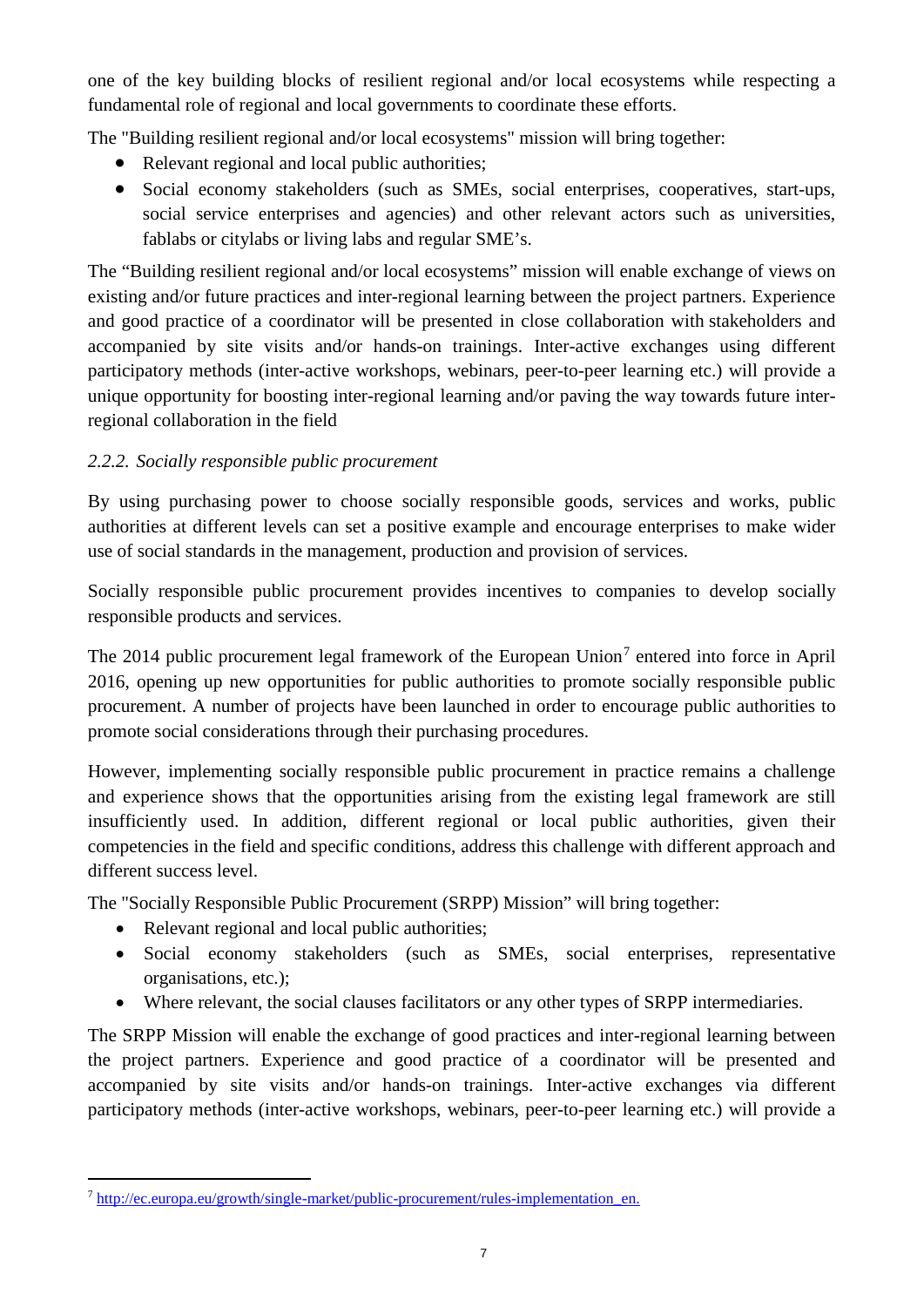unique opportunity for boosting inter-regional learning and/or paving the way towards future interregional collaboration.

## *2.2.3. Building Clusters of Social and Ecological Innovation or participation in traditional clusters*

The emphasis on the scaling-up of Social Economy and mainstream their presence and activities in the Internal Market is an important EU policy ambition. In that sense, business cooperation is undeniably important for Social Economy, within sectors, cross-sectoral, across borders and also with traditional enterprises. Therefore, clusters could be considered as a way to promote integrative cooperation between different enterprise models.

For the purpose of this call for proposals, clusters are groups of specialised enterprises, often SMEs, and other related supporting actors in a location that cooperate closely. Together, SMEs can be more innovative, create more jobs, and register more international trademarks and patents than alone<sup>[8](#page-7-0)</sup>. The participation of social economy in such clusters is worth to explore and could leverage a rich exchange of impact between members.

Recently a working group of the GECES<sup>[9](#page-7-1)</sup> has explored the existence of clusters organised mainly amongst social economy stakeholders in so called *Clusters of Social and Ecological Innovation*.

The "Building Clusters of Social and Ecological Innovation or participation in traditional clusters mission" will bring together:

- Relevant regional and local public authorities, research centres and universities;
- Social economy stakeholders (such as SMEs, social enterprises, etc.) and civil society organisations.

The Building social economy clusters mission will enable exchange of good practices and interregional learning between the project partners. Experience and good practice of a coordinator will be presented and accompanied by site visits and/or hands-on trainings. Inter-active exchanges via different participatory methods (inter-active workshops, webinars, peer-to-peer learning etc.) will provide a unique opportunity for boosting inter-regional learning and/or paving the way towards future inter-regional collaboration. The support from the GECES working group on Clusters of Social and Ecological Innovation could be requested for input, exchange of views and guidance.

## *2.2.4. Support to social economy business development*

In the course of the last decades the roots of traditional economic theory have been increasingly questioned by a growing number of experts and practitioners who look beyond self-interest and profit as drivers and measure of success and well-being. This new, emerging corpus of theory and practice needs new tools to integrate societal and environmental values with traditional economic dimensions. The development of practical, actionable, easy-to-use, people-centred methods to support aspiring (not only) social entrepreneurs is not only a direct response to this need, but also reflects a bottom-up approach to the current environmental and societal challenges.

The European Commission, in close collaboration with social economy practitioners, has developed a prototype of the Social Economy Canvas in order to provide: a) a targeted support to aspiring

<span id="page-7-0"></span> <sup>8</sup> [https://ec.europa.eu/growth/industry/policy/cluster\\_en.](https://ec.europa.eu/growth/industry/policy/cluster_en)

<span id="page-7-1"></span><sup>9</sup> Commission Working Group on Social Economy and Social Enterprises [https://ec.europa.eu/growth/sectors/social](https://ec.europa.eu/growth/sectors/social-economy/enterprises/expert-groups_en)[economy/enterprises/expert-groups\\_en.](https://ec.europa.eu/growth/sectors/social-economy/enterprises/expert-groups_en)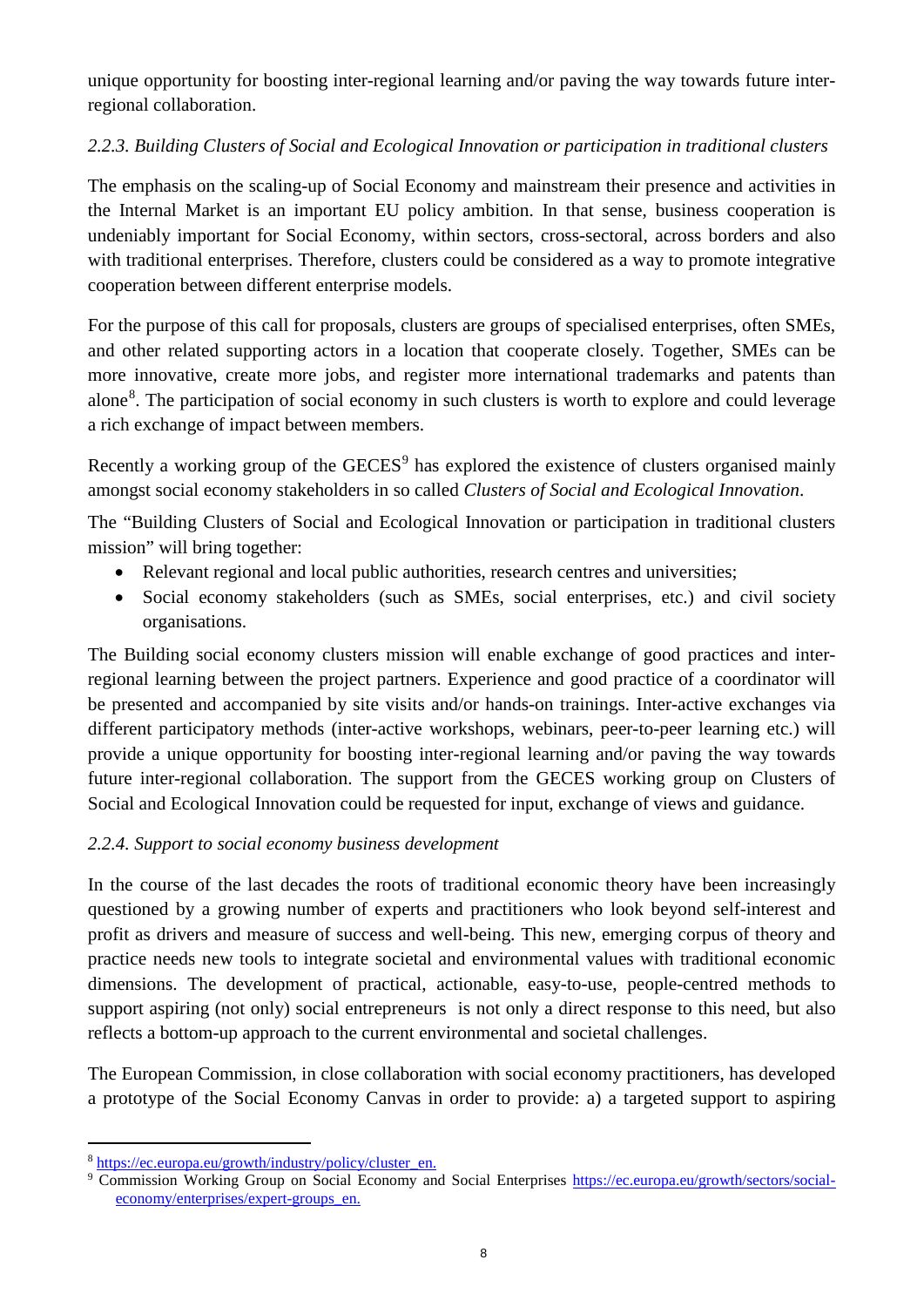social entrepreneurs; b) a testing tool for existing traditional and social enterprises to test their triple bottom line performance and impact; c) a tool to actively contribute to achieving Sustainable Development Goals.

The "Support to social economy business development mission" will bring together:

- Relevant regional and local public authorities;
- Social economy stakeholders (such as SMEs, social enterprises, business development agencies, experts, etc.)

The "Support to social economy business development mission" will enable exchange of good practices and inter-regional learning between the project partners. A unique knowledge and experience of business development agencies or organisations in the field of providing support to business development is essential for this mission. Experience and good practice of a coordinator will be presented via examples and hands-on training in close collaboration with a social business support agency or relevant stakeholder. The European Commission could be invited to interregional learning in this field by presenting the Social Economy Canvas prototype. Inter-active exchanges via different participatory methods (inter-active workshops, webinars, peer-to-peer learning etc.) will provide a unique opportunity for boosting inter-regional learning and capacity building in the field of social economy business development. It could pave the way towards future inter-regional collaboration.

## *2.2.5. Support to local and regional initiatives in the area of green and digital transition*

Shifting towards a more sustainable and green economy is one of the key priorities of the new European Commission. A European Green Deal<sup>[10](#page-8-0)</sup> package published in December 2019 enables European citizens and businesses to benefit from sustainable green transition. Measures accompanied with an initial roadmap of key policies range from ambitiously cutting emissions, to investing in cutting-edge research and innovation, to preserving Europe's natural environment. The European Green Deal sets a path for a transition that is just and socially fair. It is designed in such a way as to leave no individual or region behind in the great transformation ahead.

Many existing social economy stakeholders provide sustainable development products and services (such as for example renewable energy cooperatives, alternative and sharing public/private transportation solutions, passive housing projects in cities and rural areas, active promotion of biodiversity), often also with a work integration function.

A targeted inter-regional learning and sharing good practices in this area is a pre-requisite for new solutions, sustainable businesses and projects to address community needs and boost citizens-rooted green actions paving the way towards Europe as the first climate-neutral continent in the world by 2050.

Also the use of new technologies and digital social innovations within a social enterprise or social economy ecosystem context is worth exploring. Many pioneering examples were already developed by the social economy, such as sharing and collaborative<sup>[11](#page-8-1)</sup> platforms for lowering consumption, co-ownership, circular economy, clean mobility or the use of blockchain<sup>[12](#page-8-2)</sup> for traceability in organic

<span id="page-8-0"></span> <sup>10</sup> [www.ec.europa.eu/info/strategy/priorities-2019-2024/european-green-deal\\_en.](http://www.ec.europa.eu/info/strategy/priorities-2019-2024/european-green-deal_en)

<span id="page-8-1"></span><sup>1</sup>[1https://www.eesc.europa.eu/en/our-work/opinions-information-reports/opinions/collaborative-or-participatory](https://www.eesc.europa.eu/en/our-work/opinions-information-reports/opinions/collaborative-or-participatory%20consumption%20-sustainable-model-21st-century)  consumption [-sustainable-model-21st-century.](https://www.eesc.europa.eu/en/our-work/opinions-information-reports/opinions/collaborative-or-participatory%20consumption%20-sustainable-model-21st-century)

<span id="page-8-2"></span><sup>&</sup>lt;sup>12</sup> [https://www.eesc.europa.eu/fr/agenda/our-events/events/blockchain-une-technologie-pour-une-economie-sociale-40.](https://www.eesc.europa.eu/fr/agenda/our-events/events/blockchain-une-technologie-pour-une-economie-sociale-40)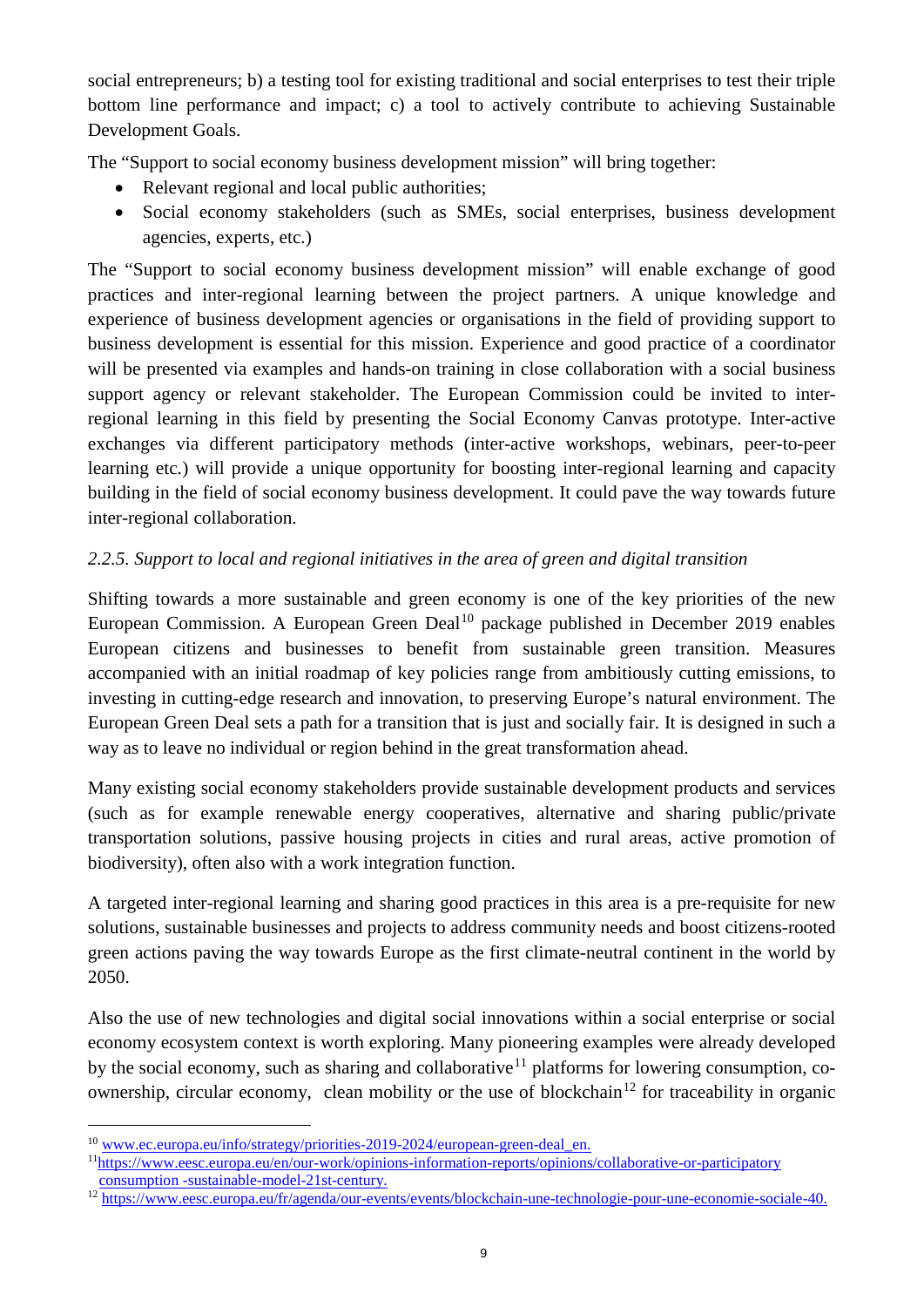agriculture (traceability) and electricity provision within a cooperative context (fair pricing and distribution systems for clean energy), the rise of urban and rural fablabs<sup>[13](#page-9-0)</sup> to foster low and hightech (green) solutions servicing sectors such as sustainable agriculture, tourism, mobility, the circular economy and foster new and green local value chains.

The "Support to local and regional initiatives in the area of green and digital transition mission" will bring together:

- Relevant regional and local public authorities;
- Social economy stakeholders (such as SMEs, social enterprises, cooperatives etc.)

The "Support to local and regional initiatives in the area of green and digital transition mission" will enable exchange of good practices and inter-regional learning between the project partners. Experience and good practice from a coordinator's territorial district will be presented in close collaboration with relevant social economy stakeholders and accompanied by site visits and/or hands-on training. Inter-active exchanges via different participatory methods (inter-active workshops, webinars, peer-to-peer learning etc.) will provide a unique opportunity for boosting inter-regional learning and/or paving the way towards future inter-regional collaboration (interregional or regional and local green deals $^{14}$ ).

## *2.2.6. Local or regional measures tackling unemployment*

Regional and local unemployment requires special measures to be addressed successfully. Job offers need to adequately respond to the local needs, eliminate evasion of the local workforce and at the same time contribute to regional or local sustainable economic growth and address regional or local social challenges.

The "Local or regional measures tackling unemployment mission" will bring together:

- Relevant regional and local public authorities;
- Social economy stakeholders (such as SMEs, social enterprises, employment agencies and organisations etc.)

The "Local or regional measures tackling unemployment mission" will enable exchange of good practices and inter-regional learning between the project partners. Experience and good practice of a coordinator will be presented in close collaboration with social economy stakeholders and employment agencies and accompanied by site visits and/or hands-on trainings. Inter-active exchanges using different participatory methods (inter-active workshops, webinars, peer-to-peer learning etc.) will provide a unique opportunity for boosting inter-regional learning and/or paving the way towards future inter-regional collaboration.

## *2.2.7. Sustainable agriculture and rural development*

## a) Sustainable agriculture

Ecological and environment-friendly agriculture and rural development offers opportunities to farmers to make their businesses and enterprises sustainable and green. It contributes to tackling climate change, protect the environment and preserve biodiversity. It has potential of creating sustainable jobs and growth in rural areas.

<span id="page-9-0"></span> <sup>13</sup> [https://fablab.si/en.](https://fablab.si/en)

<span id="page-9-1"></span><sup>&</sup>lt;sup>14</sup> https://ec.europa.eu/commission/presscorner/detail/en/fs 20 49 (page 6 of the Communication).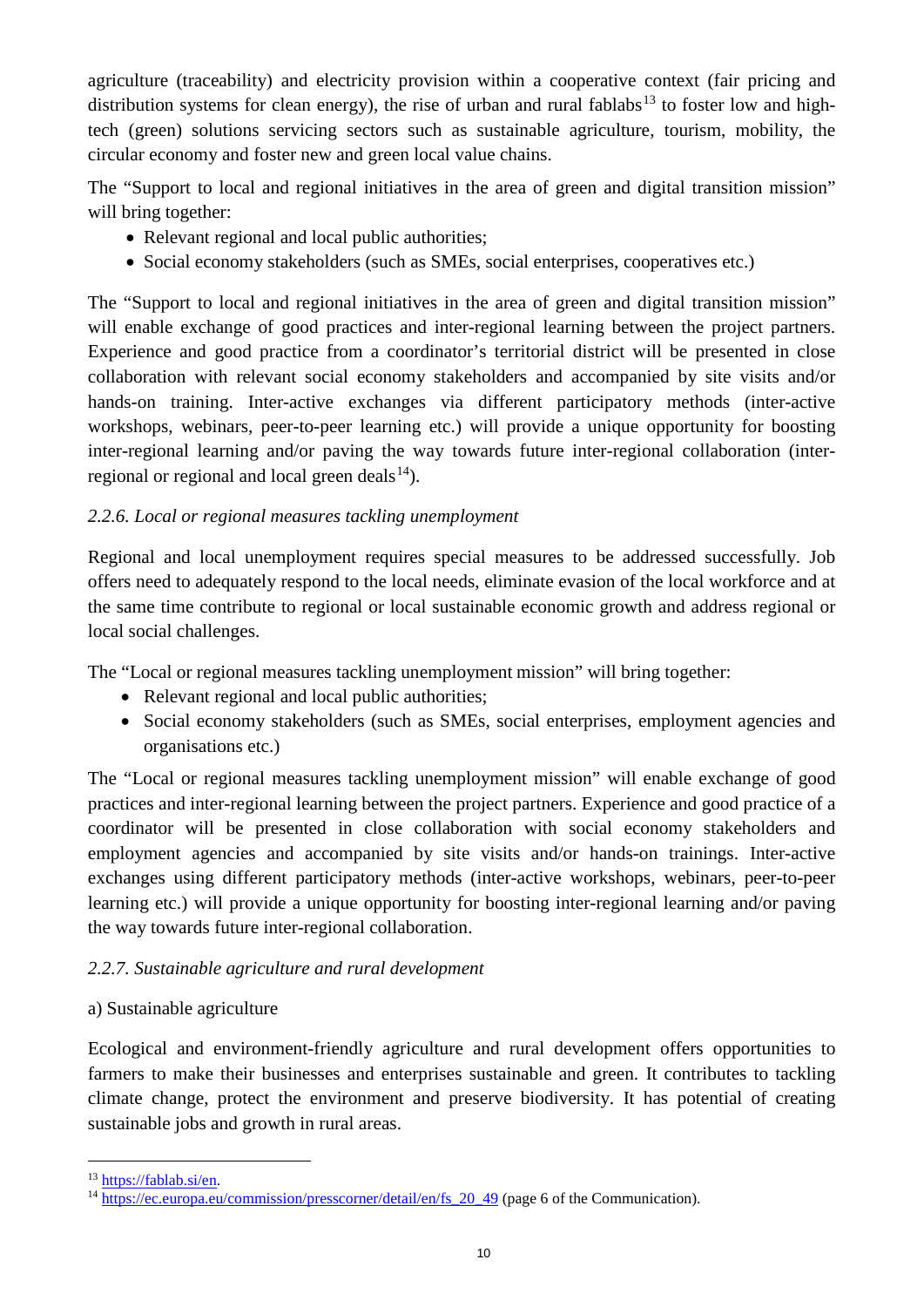Emerging short-chain food sales at regional and local level address community needs and offer a real opportunity for smaller farms to build up sustainable profit. Direct contacts between producers and consumers shape new form of sustainable agro-food sector, stimulate and at the same time educate people on the value of the product.

Sharing regional and local good practices in this emerging sector is a pre-requisite for an efficient rural transition towards sustainable agriculture.

The European Commission will present the Farm to Fork Strategy<sup>[15](#page-10-0)</sup> to address different aspects of this transition.

## b) Rural Development

Marginalized rural regions across Europe face similar challenges that call for innovative answers. Compared to urban centres, such regions suffer from low economic productivity and a lack of jobs for well-qualified people. These regions can offer limited educational opportunities and cultural entertainment. As a result, these regions experience out-migration, especially of young, welleducated people. In the worst case, downward spirals are set in motion that further reduce economic opportunities and prevent rural regions from overcoming their structural deficits. Without tailored intervention, rural regions risk falling behind the wider social and economic development in Europe threatening social and territorial cohesion in the European Union.

Particular groups such as unemployed, retired, disabled people or third countries nationals are threatened by marginalization in rural communities. Social enterprises can contribute to addressing these issues by building stronger social relationships and social inclusion in rural areas.

The "Sustainable agriculture and rural development mission" will bring together:

- Relevant regional and local public authorities;
- Social economy stakeholders (such as SMEs, cooperatives, social enterprises etc.)

The "Sustainable agriculture and rural development mission" will enable exchange of good practices and inter-regional learning between the project partners. Experience and good practice of a consortium coordinator will be presented in close collaboration with social economy stakeholders and accompanied by site visits and/or hands-on trainings. Inter-active exchanges via different participatory methods (inter-active workshops, webinars, peer-to-peer learning etc.) will provide a unique opportunity for boosting inter-regional learning and/or paving the way towards future interregional collaboration.

## *2.2.8. Education and training to develop the social economy ecosystem*

Lack of systematic approach to the social economy model partially originates from insufficient supportive educational schemes. An unexplored potential of education and its impact on social economy community building and awareness-raising is enormous.

It is important to support developing educational schemes (primary  $+$  secondary schools  $+$ university or technical schools) and fostering the entrepreneurial mind-sets of young people to be involved in social economy organisations outside the educational environment.

<span id="page-10-0"></span> <sup>15</sup> [https://ec.europa.eu/food/farm2fork\\_en.](https://ec.europa.eu/food/farm2fork_en)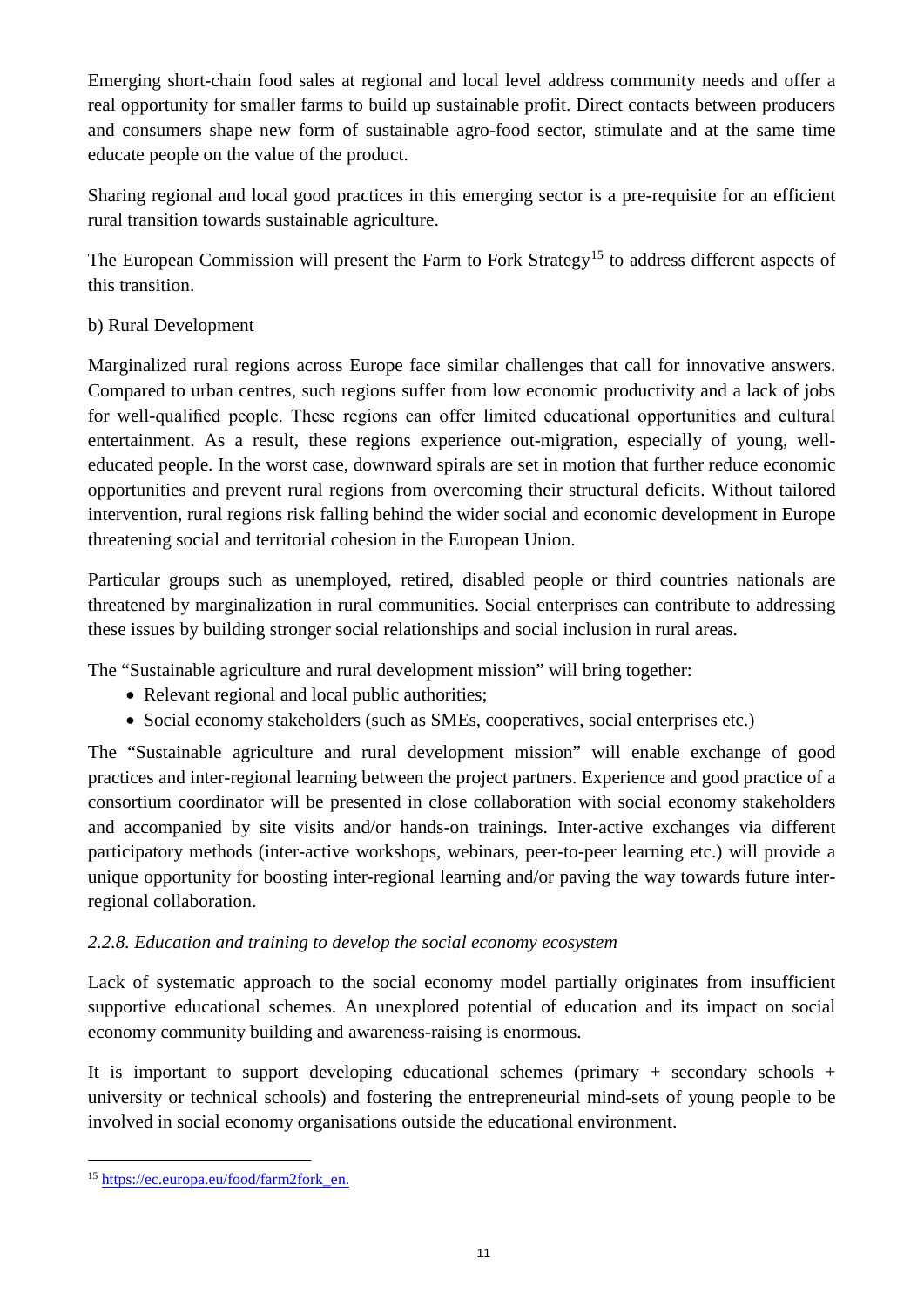Relevant awareness raising is important to develop alternative forms of entrepreneurship. At the European level, to enable young people to take full advantage of the cooperative enterprise option, the European Commission decided for instance to launch a preparatory action on that topic in 2019 to address challenges in that area entitled "Reducing youth unemployment: setting up co-operatives to enhance working opportunities in the EU". The action will help to diffuse the cooperative concept and values towards young people. It will be complementary to projects aiming at boosting cooperative entrepreneurship currently being implemented under ERASMUS  $+^{16}$  $+^{16}$  $+^{16}$ .

The *"*Education and training to develop the social economy ecosystem mission" will bring together*:*

- Competent regional and local public authorities;
- Social economy stakeholders and academic or education entities (such as SMEs, social enterprises, universities etc.)

The "Education and training to develop the social economy ecosystem mission" will enable exchange of good practices and inter-regional learning between the project partners. Experience and good practice of a coordinator will be presented in close collaboration with stakeholders and academic entities and accompanied by site visits and/or hands-on trainings. Inter-active exchanges using different participatory methods (inter-active workshops, webinars, peer-to-peer learning etc.) will provide a unique opportunity for boosting inter-regional learning and/or paving the way towards future inter-regional collaboration.

## *2.2.9. The development of horizontal policies to support social economy at local or regional level*

Social economy has proven to be a major contributor to local and regional development, and to be more resilient in times of economic crisis. A number of local and regional public authorities have recognised the strong local anchorage of social economy organisations and social enterprises, and have developed horizontal or specific policies to support them.

The EU recently developed, in cooperation with the OECD, a Better Entrepreneurship Policy Tool<sup>[17](#page-11-1)</sup> helping public authorities and stakeholders to explore how public policies at national, regional and local levels can support the development of social enterprises. The tool features different modules with self-assessment questionnaires and learning resources around the following issues: culture, skills, finance, markets, impact, regulations, and institutions.

This mission will bring together:

- Relevant regional and/or local public authorities;
- Social economy stakeholders (such as SMEs, social enterprises, employment agencies and organisations etc.).

It will foster the exchange of good practices and inter-regional learning between the project partners around the issue of policy development, possibly using the Better Entrepreneurship Policy Tool. The consortium partners will share their experiences and good practices in close collaboration with relevant social economy stakeholders, using site visits and/or hands-on trainings. Meetings will be interactive and use participatory methods (workshops, webinars, peer-to-peer learning etc.). The objective is to boost inter-regional learning and/or paving the way towards future inter-regional collaboration.

<span id="page-11-0"></span> <sup>16</sup> [https://ec.europa.eu/newsroom/growth/item-detail.cfm?item\\_id=648248.](https://ec.europa.eu/newsroom/growth/item-detail.cfm?item_id=648248)

<span id="page-11-1"></span><sup>&</sup>lt;sup>17</sup> https://www.betterentrepreneurship.eu.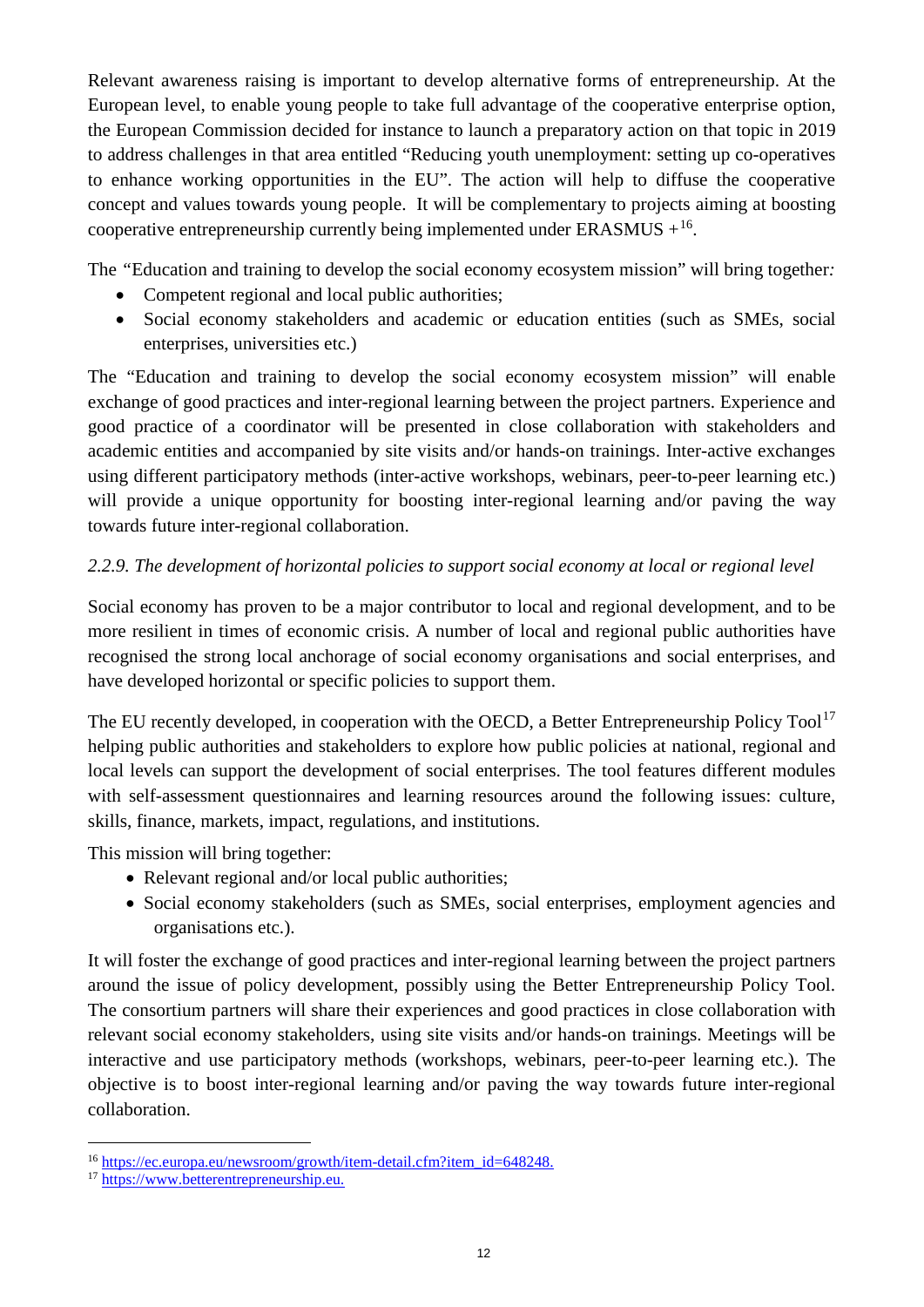#### *2.2.10. Social economy initiatives to integrate migrants*

Social economy organizations have played a key role, alongside public authorities, in addressing the social needs of the refugees and migrants who have arrived in the European Union in the recent years: e.g. housing, provision of food, health care and education. In addition, they have often offered this support in an innovative way, for example by better involving the beneficiaries themselves. Some organizations have specially promoted the economic integration of refugees and migrants, for example by offering them jobs.

This mission will bring together:

- Relevant regional and/or local public authorities;
- Social economy stakeholders (such as SMEs, social enterprises, employment agencies and organisations etc.).

It will foster the exchange of good practices and inter-regional learning between the project partners to support the role of social economy organisations in addressing the needs of migrants and refugees. The consortium partners will share their experiences and good practices in close collaboration with relevant social economy stakeholders, using site visits and/or hands-on trainings. Meetings will be interactive and use participatory methods (workshops, webinars, peer-to-peer learning etc.). The objective is to boost inter-regional learning and/or paving the way towards future inter-regional collaboration.

#### <span id="page-12-0"></span>**2.3. Activities**

The proposed "social economy mission" will include, at least, the following compulsory parts:

- A kick off meeting with the EASME and the European Commission in Brussels attended by the project coordinator (one person) of the coordinator and by person responsible for financial management of the project (one person) of the coordinator. Expenses related to the participation in the kick-off meeting are eligible (travel, accommodation and subsistence costs of consortia representatives).
- An online or offline session with invited representatives of the consortia, organised by respective European Commission services shortly after the kick-off meeting in order to provide guidance on participatory methods for planning and organising workshops in their regions.
- Three (3) compulsory workshops:
	- a) First workshop

The first workshop must be organised in the coordinator's territorial district<sup>[18](#page-12-1)</sup> with the following objectives:

- to share best practices in the coordinator's territorial district and those of other consortium partners,

<span id="page-12-1"></span><sup>&</sup>lt;sup>18</sup> A district (region, city, municipality etc.) defined for administrative and legal purposes.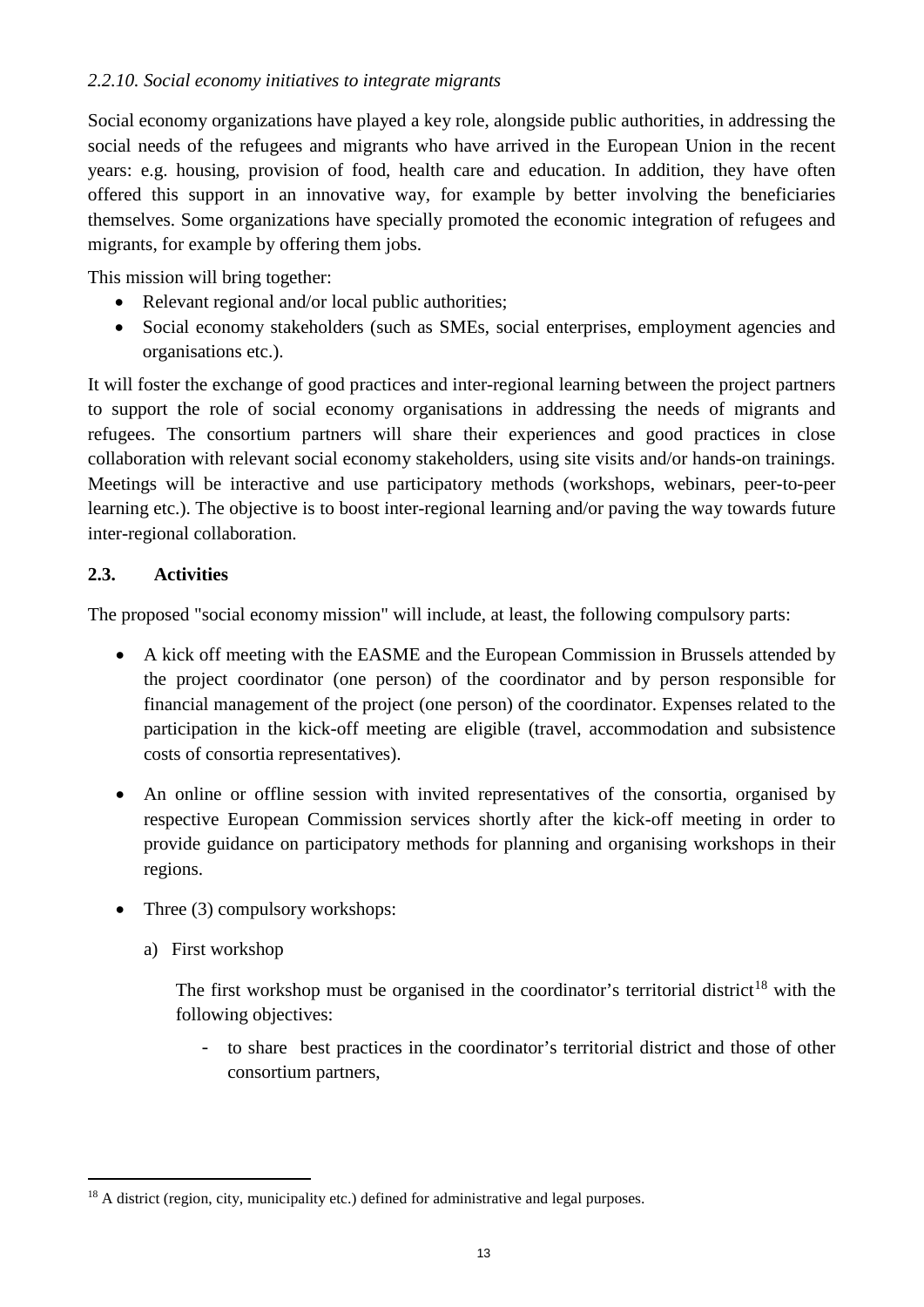- to present best practices in the coordinator's territorial district in close collaboration with stakeholders via onsite visits (where appropriate) and/or hands-on training,
- to understand existing practices and/or challenges of other consortium partners through a set of parallel collaborative sessions (peer-to-peer learning).

The methodology, duration and location of the first compulsory workshop must be proposed by the applicants in their proposals. Expenses related to the organisation of the workshop are eligible.

b) Second and third workshops

The methodology, duration and locations for the two remaining compulsory workshops must be proposed by the applicants in their proposals. Expenses related to the organisation of the workshops are eligible.

The compulsory workshops will be attended by at least 20 "travelling" participants representing the consortium partners<sup>19</sup>. Regional or local public administration acting as consortium partners are requested to participate in the "social economy missions" (workshops) with delegations consisting of social economy stakeholders active in a given territory. These delegations of social economy stakeholders active in a given territory must be identified in proposals and they shall include social economy enterprises<sup>[20](#page-13-1)</sup> and, where appropriate, regional or local network or umbrella organisation(s), and/or universities and/or business organisations and/or research organisations and/or civil society organisations and/or other support organisations active in the area of social economy or social entrepreneurship. Consortium partners must ensure that the composition of their delegation is balanced. Costs incurred by members of delegations that are not representatives of consortia members (coordinator and partners) will be fully reimbursed by projects as financial support to third parties.

The three compulsory workshops can be followed by additional learning activities among consortium partners such as additional workshops, webinars, peer-to-peer learnings, etc. or by other additional activities that would be beneficial for the project (for example on how to transfer collected good practice from one region to another region or how to prepare the ground for a future joint inter-regional project etc.). Timeline of these activities will be outlined in compliance with and respecting the project duration (up to 12 months).

The proposals must include a description of the consortium, partners in the consortium and their roles in implementation of the projects. As a minimum, the coordinator will coordinate the work of the consortium and mobilise the partners in order to achieve the objectives laid down in the proposal and be responsible in particular for the following tasks:

- Coordinating the first "social economy mission" compulsory workshop;
- Where relevant, coordinating other follow-up actions such as additional workshops, webinars etc.

<span id="page-13-0"></span><sup>&</sup>lt;sup>19</sup> 20 participants from territorial districts of the consortium partners (or from a territorial district of the coordinator in case a workshop is organised in a territorial district of one of the consortium partners) other than the one where a workshop is organised.

<span id="page-13-1"></span><sup>&</sup>lt;sup>20</sup> For the purpose of this call, the social economy enterprises refer to a diversity of enterprises such as cooperatives, mutuals, associations, foundations, or social enterprises as defined in the *Social Business Initiative* (2011).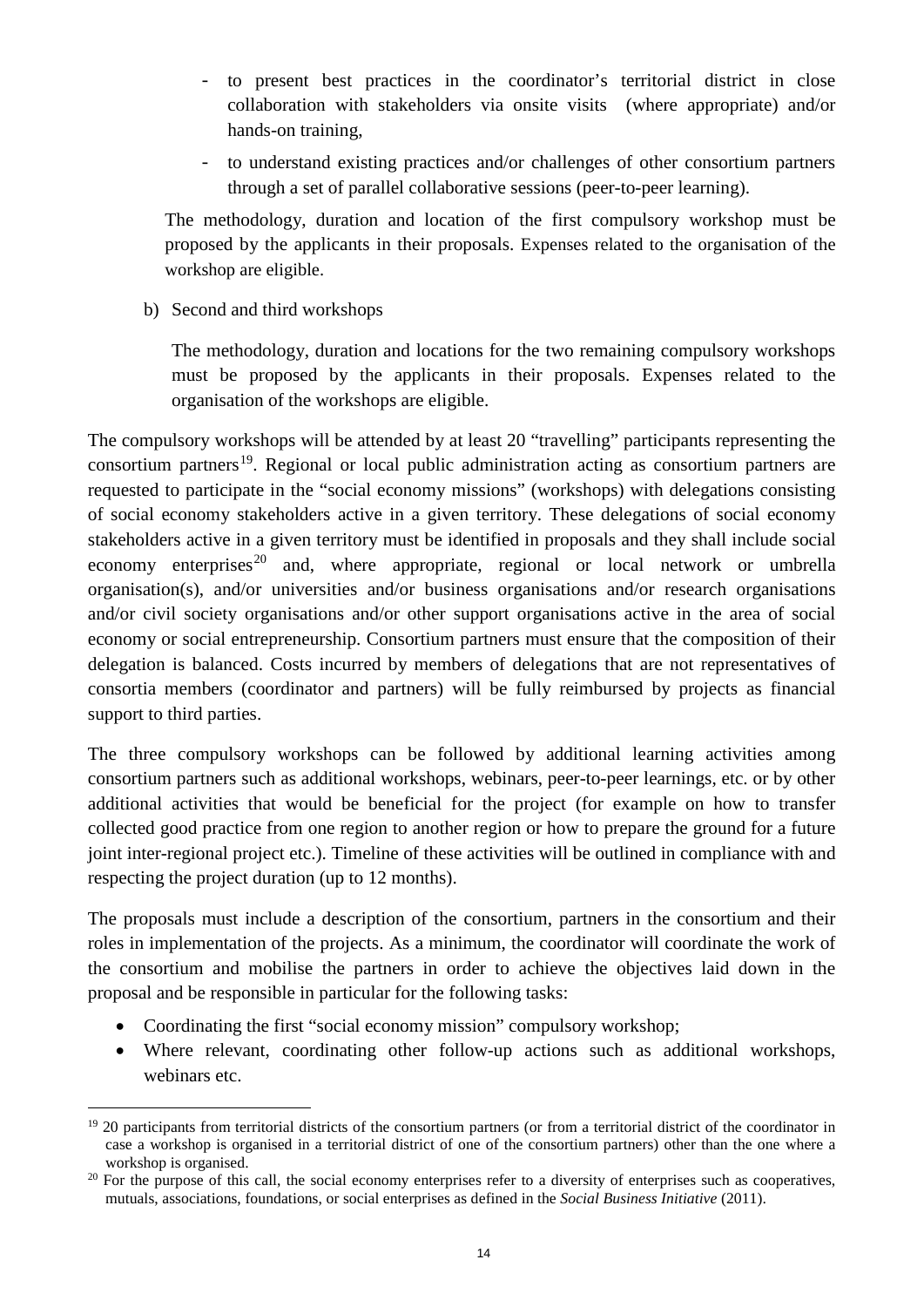- Collecting good practices and reporting (submitting workshop reports and submitting the Final report via Participant portal);
- Publishing the good practices and all information relevant to the activities of the "social economy mission" on the European Commission Social Economy Community collaborative website<sup>[21](#page-14-3)</sup>, after approval of the EASME.
- Coordination of dissemination of the outcomes through different communication channels.

## <span id="page-14-0"></span>**2.4. Deliverables**

Minimum requirements for outputs of "social economy missions" include:

- a) Three workshops
- b) Three workshop reports with good practices in the field of priority of "social economy mission" as stipulated in the section 2.3, and published at the Social Economy Community collaborative website in requested templates;
- c) Final report (see section 12 below).

The Workshop reports with collected good practices shall be submitted in English within 3 weeks after the completion of individual workshops within the "social economy mission". They will be published at the Social Economy Community collaborative website in requested templates by the consortia after receiving approval of the EASME. Collected good practices in Workshop reports will provide an important input for shaping future policies in the field of social economy following a bottom-up approach.

The Final report shall be submitted in English within 60 days after the completion of the project. Template the Final report will be provided to consortia by the EASME.

## <span id="page-14-1"></span>**2.5. Project Indicators**

Quality, impact and visibility of the supported actions on raising social economy stakeholders' collaboration at regional and interregional level will be measured against the following indicators:

- Number of inter-regional "social economy missions" (workshops).
- Number, geographical and typological variety of stakeholders having participated in "social" economy missions" (workshops).
- Number of collected good practices.

The proposal has to include target values for the proposed indicators.

#### <span id="page-14-2"></span>**2.6. Timetable**

| <b>Stages</b>                           | <b>Dates</b> |
|-----------------------------------------|--------------|
| a) Deadline for submitting applications | 9 June 2020  |

<span id="page-14-3"></span> $21$  It is important to create a special account first in order to get access to the collaborative website. A step-by-step procedure will be clarified during the online session with representatives of the consortia shortly after the kick-off meeting.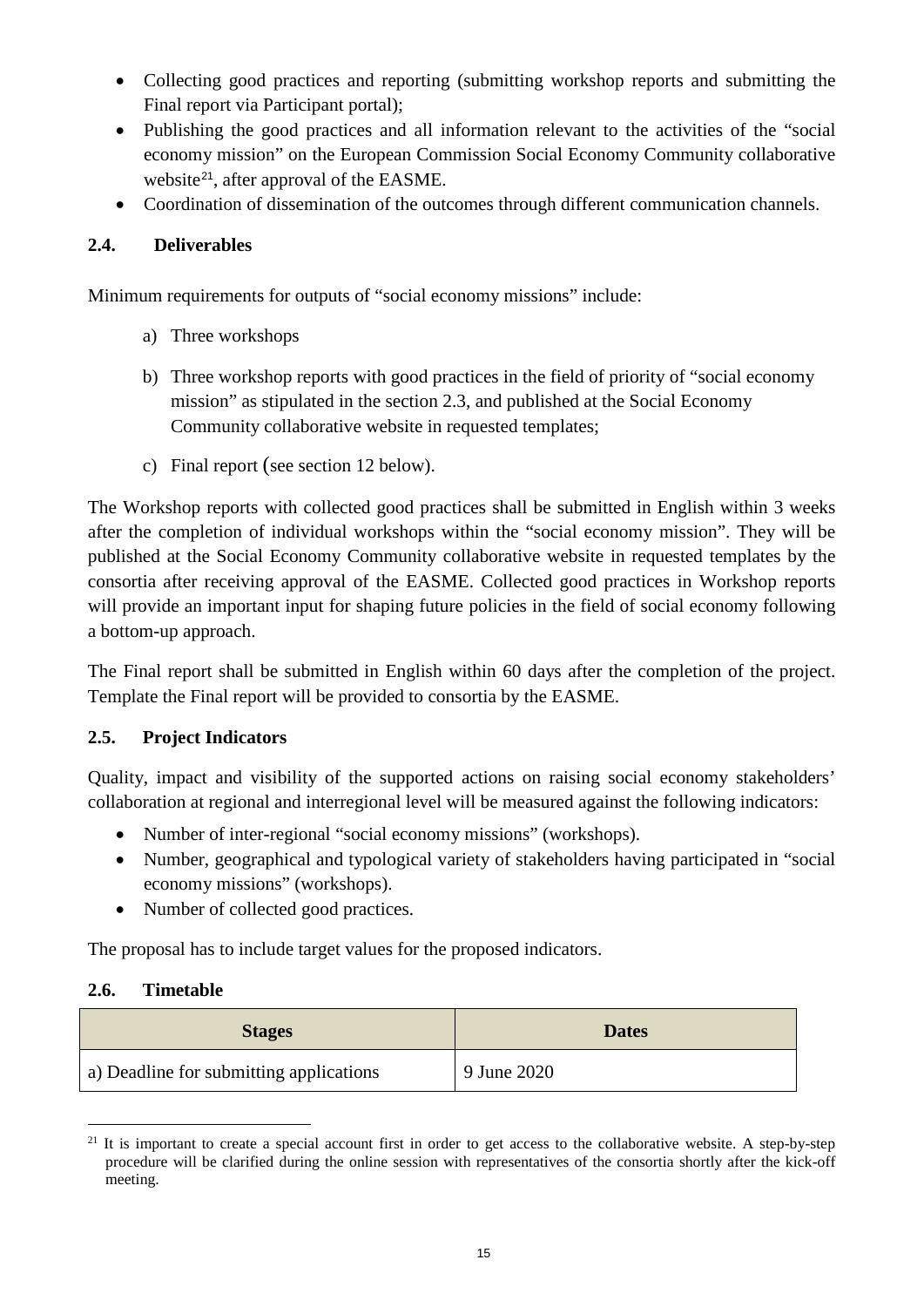| b) Evaluation period*             | June $2020 -$ August 2020 |
|-----------------------------------|---------------------------|
| c) Information to applicants*     | September 2020            |
| d) Signature of grant agreements* | December 2020             |
| e) Starting date of the action*   | February 2021             |

<span id="page-15-0"></span>\* indicative.

## **3. BUDGET AVAILABLE AND FUNDING OF PROJECTS**

The total budget earmarked for the co-financing of projects is estimated at EUR 1 900 000.

The maximum grant per project will be **EUR 100.000**. The grant is limited to the maximum reimbursement rates as provided in section 11.2 - Funding forms**.**

EASME expects to fund **19 proposals**. The funds will be allocated to the proposals with the best award criteria scores.

<span id="page-15-1"></span>EASME reserves the right not to distribute all the funds available.

## **4. ADMISSIBILITY REQUIREMENTS**

The following requirements must be complied with:

- Applications must be submitted no later than the deadline for submitting applications referred to in section 2.6;
- Applications must be submitted in writing, using the electronic system specified in section 15;
- Applications must be drafted in one of the official EU languages.

Failure to comply with those requirements will lead to the rejection of the application.

Incomplete applications may be considered inadmissible. This refers to the requested administrative data, the proposal description and requested grant amount, and any supporting documents specified in this call for proposals.

## <span id="page-15-2"></span>**5. ELIGIBILITY CRITERIA**

#### <span id="page-15-3"></span>**5.1. Eligible applicants**

Applicants must be legal entities forming a consortium.

The coordinator must be a regional or local public administration (such as municipality, city, region, etc.).

The consortium partners must be: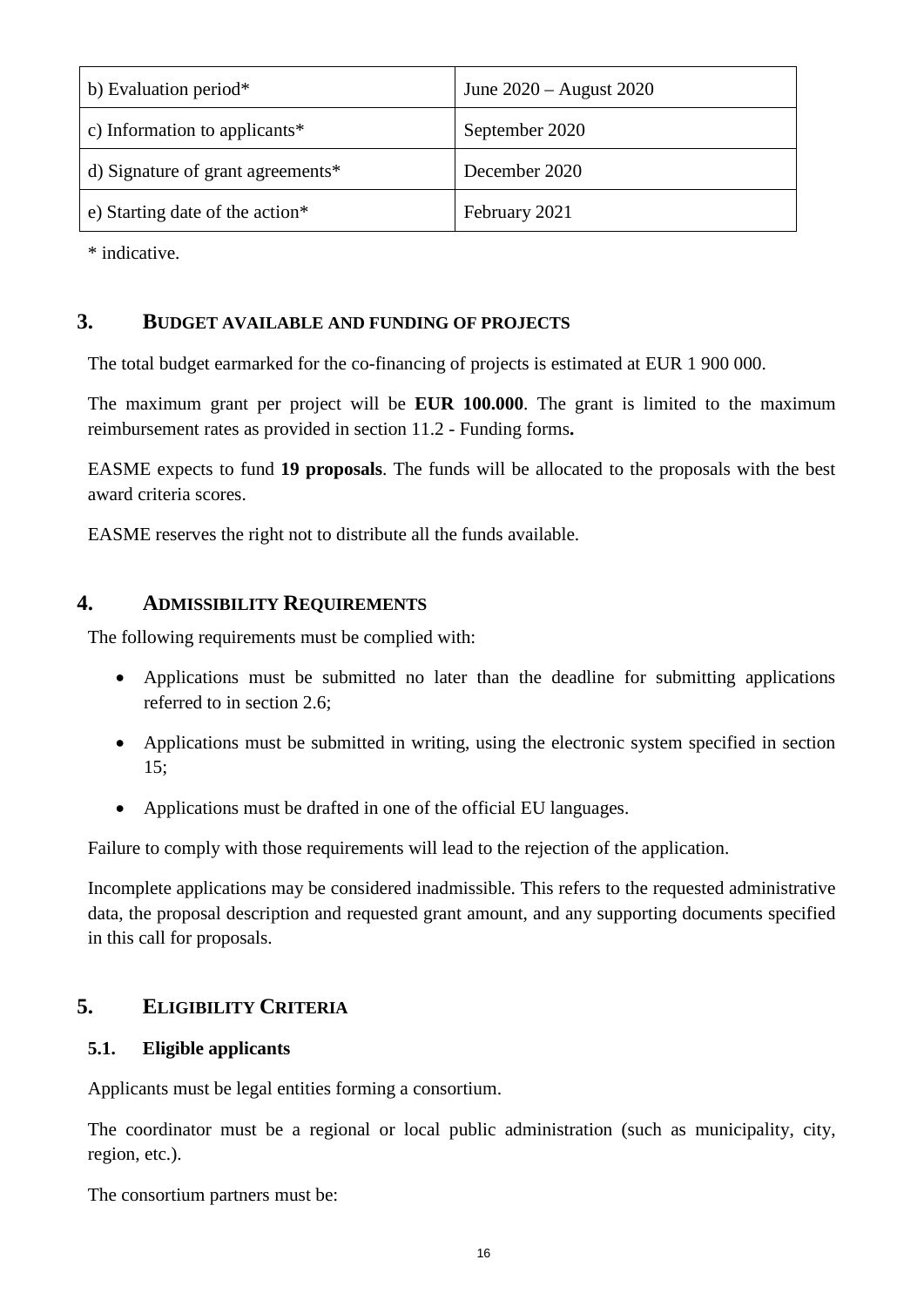• Regional or local public administration (such as municipality, city, region, etc.).

Natural persons are not eligible.

Linked third parties, i.e. legal entities having a legal or capital link with applicants, which is neither limited to the action nor established for the sole purpose of its implementation, may take part in the action as applicants in order to declare eligible costs.

Only applications from legal entities established in the following countries are eligible:

- EU Member States:
- Countries participating in the COSME programme pursuant to Article 6 of the COSME Regulation<sup>[22](#page-16-1)</sup>

#### <span id="page-16-0"></span>**5.2. Eligible consortia**

Proposed consortia must include at least three different regional or local public administration (such as municipality, city, region, etc.). from three different EU Member States or countries participating in the COSME programme according to Article 6 of the COSME Regulation. The eligibility requirement of three different EU Member States or countries participating in the COSME programme does not apply to regional or local public administrations from EU's outermost regions or overseas countries and territories<sup>23</sup>.

In addition to the minimum number of required consortium partners, the following organisations can participate as consortium partners:

• Network or umbrella organisations<sup>[24](#page-16-3)</sup> in the field of social economy or social entrepreneurship or related issues at inter-regional, national, EU or COSME countries' level.

Additional conditions:

The participation of the same regional or local public administration in more than one proposal is not permitted. If such a case is detected by the funding body, it will lead to the rejection of the regional or local public administration concerned from all proposals. Therefore applicants are encouraged to take the necessary measures to ensure that regional or local public administrations acting as partners will not participate in more than one proposal. However, umbrella or network

<span id="page-16-1"></span><sup>&</sup>lt;sup>22</sup> Regulation (EU) No 1287/2013 of the European Parliament and of the Council of 11 December 2013 establishing a Programme for the Competitiveness of Enterprises and small and medium-sized enterprises (COSME) (2014 - 2020) and repealing Decision No 1639/2006/EC.

<span id="page-16-2"></span><sup>&</sup>lt;sup>23</sup> Outermost Regions of the EU (referred to in Article 349 TFEU) https://ec.europa.eu/regional policy/en/ [policy/themes/outermost-regions/](https://ec.europa.eu/regional_policy/en/%20policy/themes/outermost-regions/) and Overseas Countries and Territories (referred to in Article 198 TFEU) https:// ec.europa.eu/international-partnerships/where-we-work/overseas-countries-and-territories\_en. In case of EU's outermost regions and overseas countries and territories, only a criterion of "at least three different regional or local public administration" will be applied. For example, a consortium composed of a region from EU Member State A, a municipality from EU Member State B and one OCT region in a special relation with EU Member State A will be eligible to apply for this Call. Or a consortium composed of two different OCT regions in special relation with EU Member State A and one OCT region in special relation with EU Member State B or a consortium composed of three different OCT regions all in special relation with EU Member State A will be eligible to apply for this Call.

<span id="page-16-3"></span><sup>&</sup>lt;sup>24</sup> Network or umbrella organisation are legal entities representing its members established in different regions, member states or COSME countries. They must be active in the different policy fields, promote and defend their priorities, topics and values via dialogue and communication with other partners at regional, national, EU level or the level of COSME countries.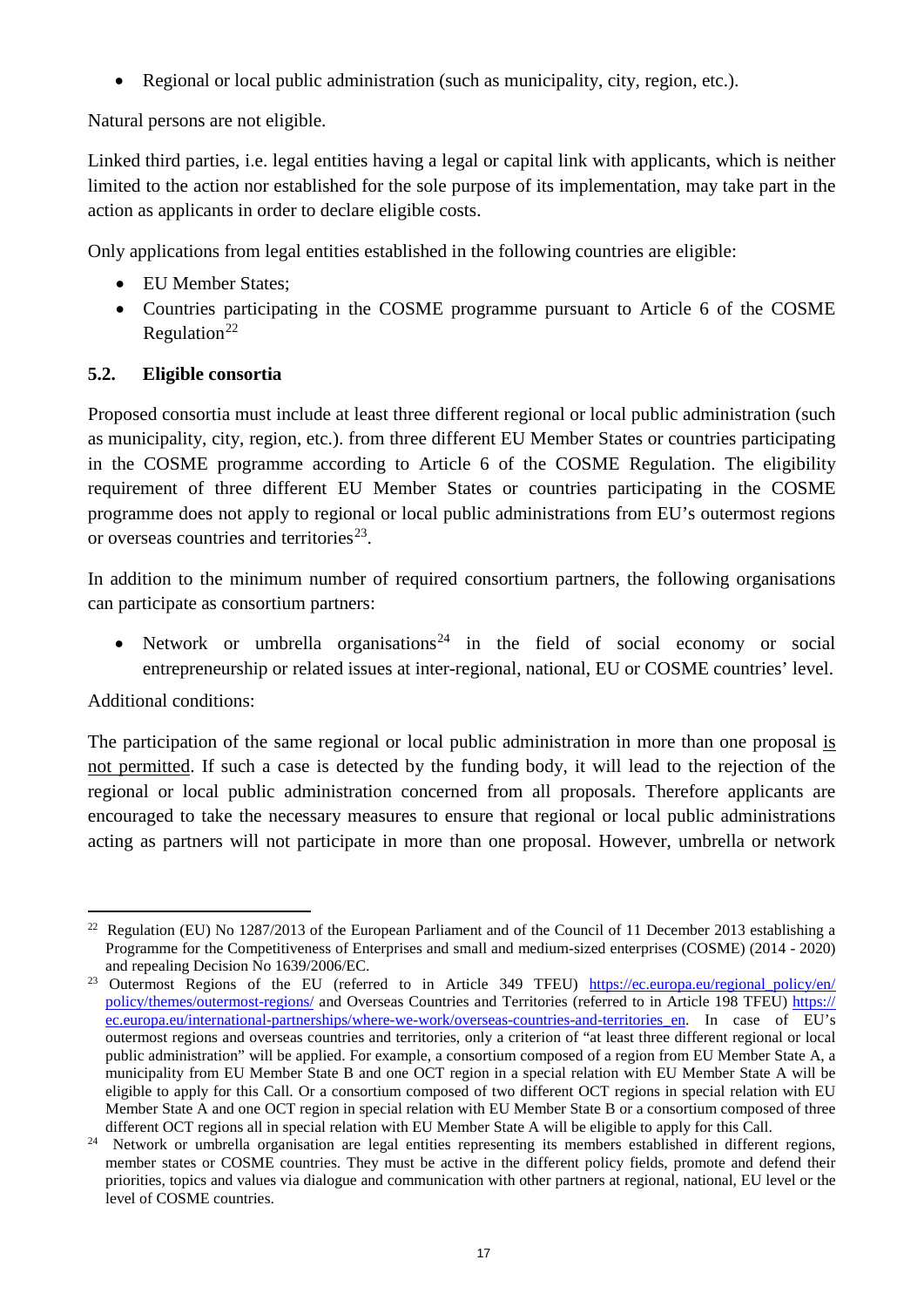organisations active at inter-regional, national or EU/COSME level can participate in more than one proposal. The same principle will apply for members of the territorial delegations.

## <span id="page-17-0"></span>**5.3. For applicants established in the UK**

Please be aware that following the entry into force of the EU-UK Withdrawal Agreement<sup>[25](#page-17-4)</sup> on 1 February 2020 and in particular Articles 127(6), 137 and 138, the references to natural or legal persons residing or established in a Member State of the European Union are to be understood as including natural or legal persons residing or established in the United Kingdom. UK residents and entities are therefore eligible to participate under this call for proposals.

## <span id="page-17-1"></span>**5.4 Implementation period**

The project activities may not start before signature of the contract. The project duration is up to 12 months.

Applications for projects scheduled to run for a longer period than that specified in this call for proposals will not be accepted.

## <span id="page-17-2"></span>**6. EXCLUSION CRITERIA**

## <span id="page-17-3"></span>**6.1. Exclusion**

The authorising officer shall exclude an applicant from participating in call for proposals procedures where:

- (a) the applicant is bankrupt, subject to insolvency or winding-up procedures, its assets are being administered by a liquidator or by a court, it is in an arrangement with creditors, its business activities are suspended, or it is in any analogous situation arising from a similar procedure provided for under EU or national laws or regulations;
- (b) it has been established by a final judgment or a final administrative decision that the applicant is in breach of its obligations relating to the payment of taxes or social security contributions in accordance with the applicable law;
- (c) it has been established by a final judgment or a final administrative decision that the applicant is guilty of grave professional misconduct by having violated applicable laws or regulations or ethical standards of the profession to which the applicant belongs, or by having engaged in any wrongful intent or gross negligence, including, in particular, any of the following:
	- (i) fraudulently or negligently misrepresenting information required for the verification of the absence of grounds for exclusion or the fulfilment of eligibility or selection criteria or in the performance of a contract, a grant agreement or a grant decision;
	- (ii) entering into agreement with other applicants with the aim of distorting competition;
	- (iii) violating intellectual property rights;

<span id="page-17-4"></span> <sup>25</sup> Agreement on the withdrawal of the United Kingdom of Great Britain and Northern Ireland from the European Union and the European Atomic Energy Community.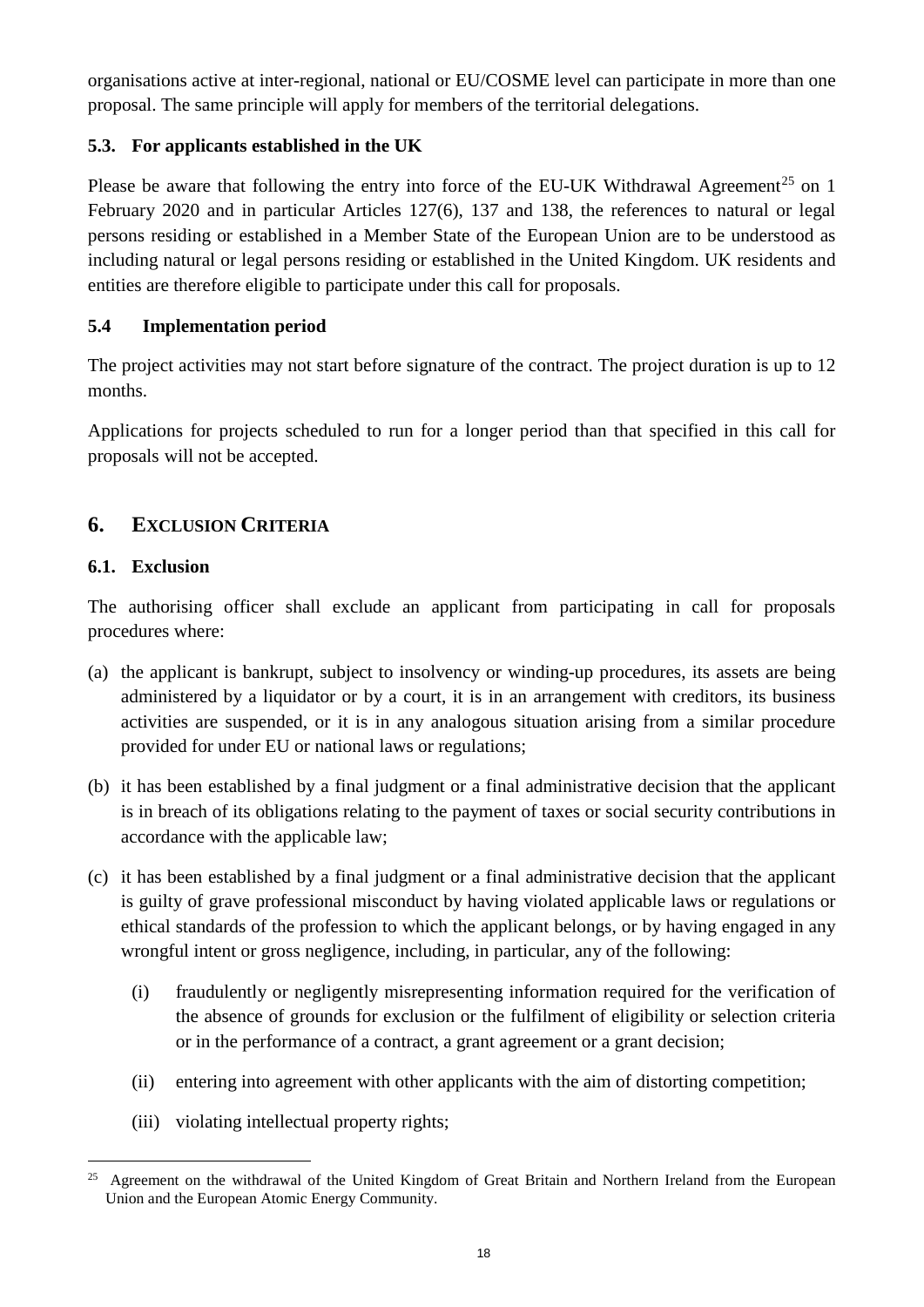- (iv) attempting to influence the decision-making process of the Agency during the award procedure;
- (v) attempting to obtain confidential information that may confer upon it undue advantages in the award procedure;
- (d) it has been established by a final judgment that the applicant is guilty of any of the following:
	- (i) fraud, within the meaning of Article 3 of Directive (EU) 2017/1371 of the European Parliament and of the Council and Article 1 of the Convention on the protection of the European Communities' financial interests, drawn up by the Council Act of 26 July 1995;
	- (ii) corruption, as defined in Article 4(2) of Directive (EU) 2017/1371 or Article 3 of the Convention on the fight against corruption involving officials of the European Communities or officials of Member States of the European Union, drawn up by the Council Act of 26 May 1997, or conduct referred to in Article 2(1) of Council Framework Decision 2003/568/JHA, or corruption as defined in the applicable law;
	- (iii) conduct related to a criminal organisation, as referred to in Article 2 of Council Framework Decision 2008/841/JHA;
	- (iv) money laundering or terrorist financing within the meaning of Article 1(3), (4) and (5) of Directive (EU) 2015/849 of the European Parliament and of the Council;
	- (v) terrorist offences or offences linked to terrorist activities, as defined in Articles 1 and 3 of Council Framework Decision 2002/475/JHA, respectively, or inciting, aiding, abetting or attempting to commit such offences, as referred to in Article 4 of that Decision;
	- (vi) child labour or other offences concerning trafficking in human beings as referred to in Article 2 of Directive 2011/36/EU of the European Parliament and of the Council;
- (e) the applicant has shown significant deficiencies in complying with main obligations in the performance of a contract, a grant agreement or a grant decision financed by the Union's budget, which has led to its early termination or to the application of liquidated damages or other contractual penalties, or which has been discovered following checks, audits or investigations by an authorising officer, OLAF or the Court of Auditors;
- (f) it has been established by a final judgment or final administrative decision that the applicant has committed an irregularity within the meaning of Article 1(2) of Council Regulation (EC, Euratom) No 2988/95;
- (g) It has been established by a final judgement or final administrative decision that the applicant has created an entity in a different jurisdiction with the intent to circumvent fiscal, social or any other legal obligations of mandatory application in the jurisdiction of its registered office, central administration or principal place of business;
- (h) it has been established by a final judgement or final administrative decision that an entity has been created with the intent referred to in point (g);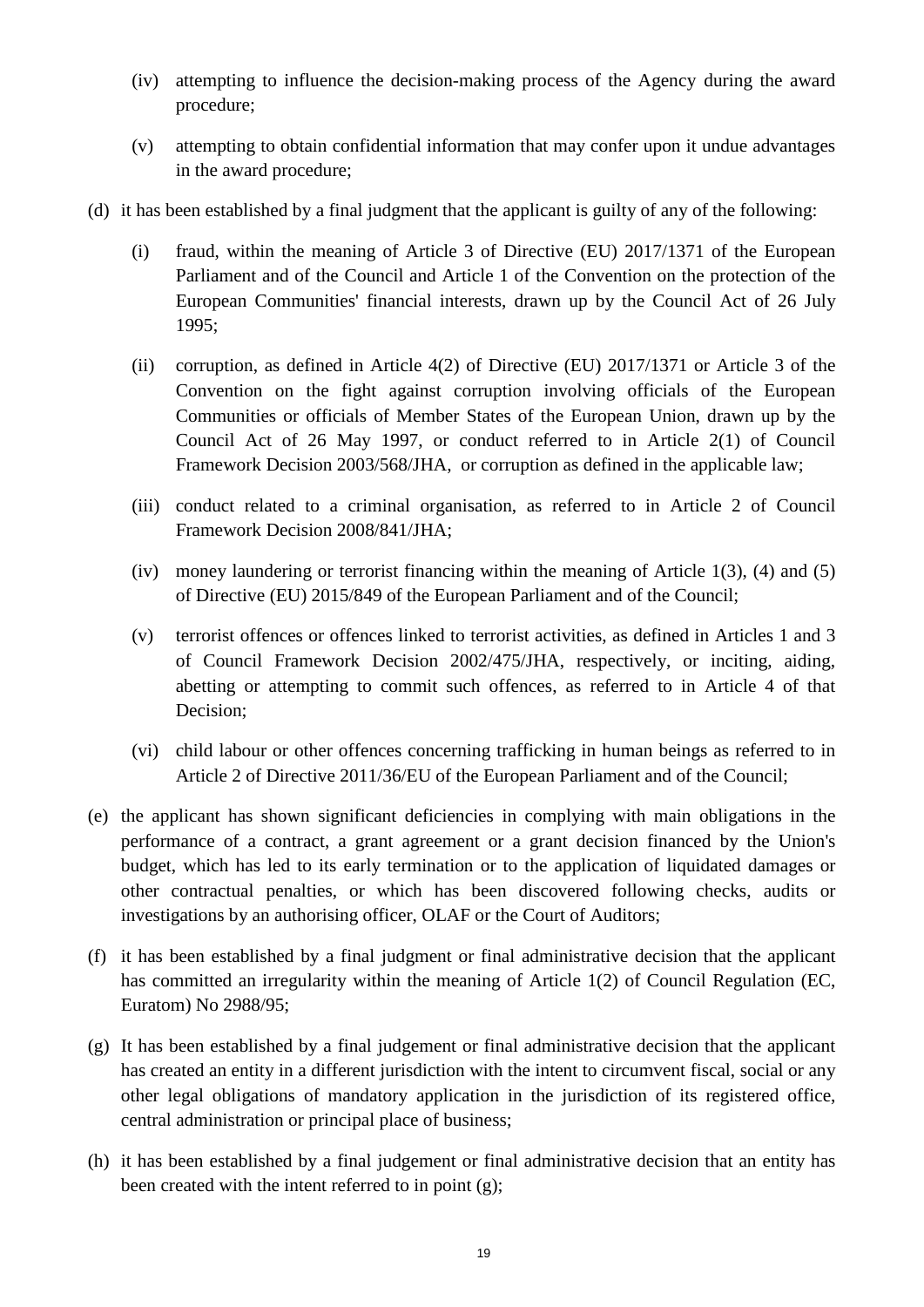- (i) for the situations referred to in points (c) to (h) above, the applicant is subject to:
	- (i) facts established in the context of audits or investigations carried out by European Public Prosecutor's Office after its establishment, the Court of Auditors, the European Anti-Fraud Office or the internal auditor, or any other check, audit or control performed under the responsibility of an authorising officer of an EU institution, of a European office or of an EU agency or body;
	- (ii) non-final judgments or non-final administrative decisions which may include disciplinary measures taken by the competent supervisory body responsible for the verification of the application of standards of professional ethics;
	- (iii) facts referred to in decisions of persons or entities being entrusted with EU budget implementation tasks;
	- (iv) information transmitted by Member States implementing Union funds;
	- (v) decisions of the Commission relating to the infringement of Union competition law or of a national competent authority relating to the infringement of Union or national competition law; or
	- (vi) decisions of exclusion by an authorising officer of an EU institution, of a European office or of an EU agency or body.

#### <span id="page-19-0"></span>**6.2. Remedial measures**

If an applicant declares one of the situations of exclusion listed above (see section 6.4), it must indicate the measures it has taken to remedy the exclusion situation, thus demonstrating its reliability. This may include e.g. technical, organisational and personnel measures to correct the conduct and prevent further occurrence, compensation of damage or payment of fines or of any taxes or social security contributions. The relevant documentary evidence which illustrates the remedial measures taken must be provided in annex to the declaration. This does not apply for situations referred in point (d) of section 6.1.

## <span id="page-19-1"></span>**6.3. Rejection from the call for proposals**

The authorising officer shall not award a grant to an applicant who:

- (a) is in an exclusion situation established in accordance with section 6.1; or
- (b) has misrepresented the information required as a condition for participating in the procedure or has failed to supply that information; or
- (c) was previously involved in the preparation of documents used in the award procedure where this entails a breach of the principle of equal treatment, including distortion of competition, that cannot be remedied otherwise.

The same exclusion criteria apply to linked third parties.

Administrative sanctions (exclusion) may be imposed on applicants or linked third parties where applicable], if any of the declarations or information provided as a condition for participating in this procedure prove to be false.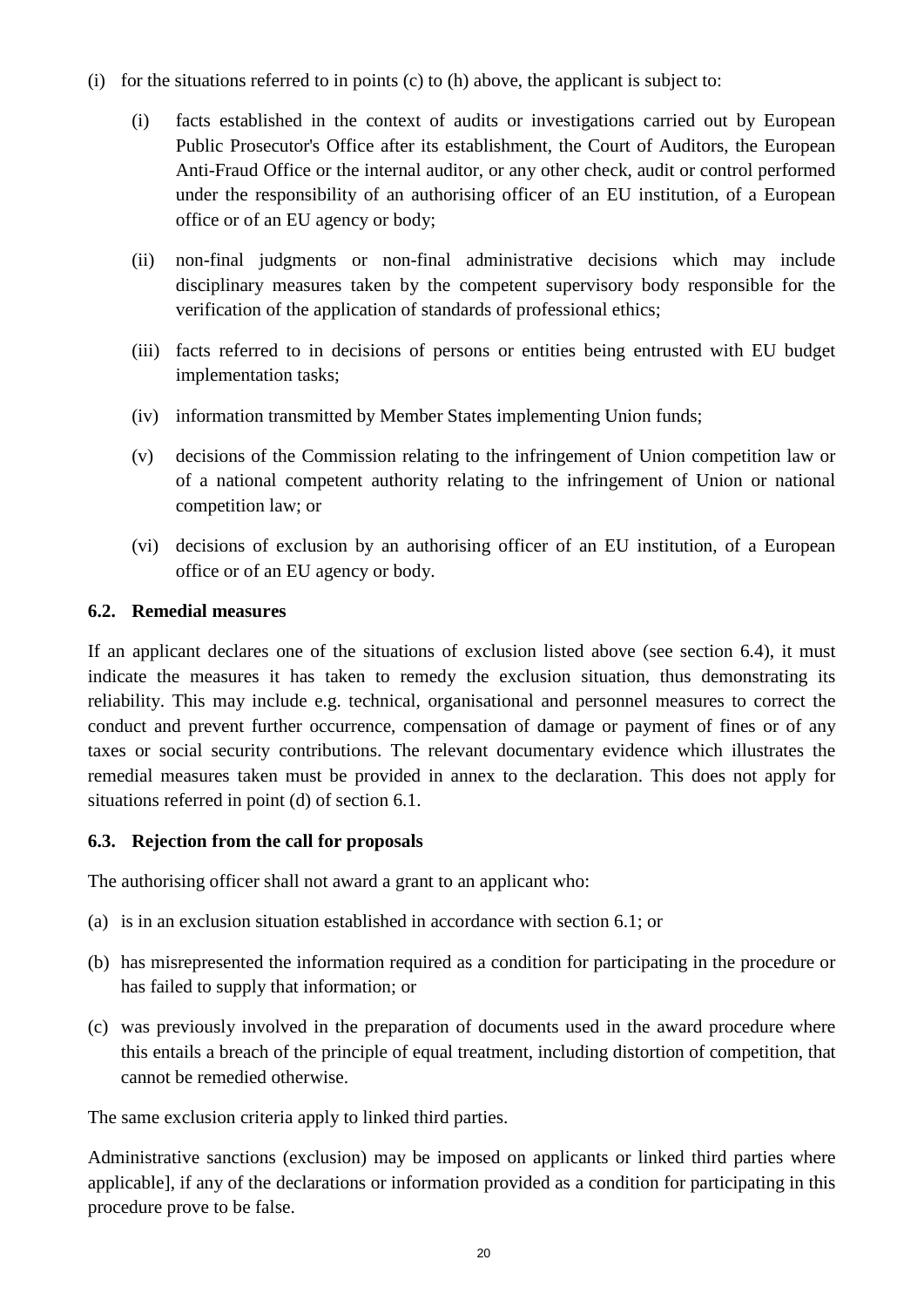#### <span id="page-20-0"></span>**6.4. Supporting documents**

Applicants must provide a **declaration on their honour** certifying that they are not in one of the situations referred to in Articles 136(1) and 141 of the EU Financial Regulation  $(FR)^{26}$ , by filling in the relevant form attached to the application form accompanying this call for proposals*.*

### <span id="page-20-1"></span>**7. SELECTION CRITERIA**

#### <span id="page-20-2"></span>**7.1 Financial capacity**

Applicants must have stable and sufficient sources of funding to maintain their activity throughout the duration of the grant and to participate in its funding. The applicants' financial capacity will be assessed on the basis of the following supporting documents:

- a) Low value grants ( $\leq$  EUR 60 000):
	- a declaration on their honour.
- b) Grants > EUR 60 000:
	- a declaration on their honour and,

#### **EITHER**

- $\triangleright$  the profit and loss account, the balance sheet for the last financial year for which the accounts were closed;
- $\triangleright$  for newly created entities, the business plan might replace the above documents.

#### OR

 $\triangleright$  the table provided for in the application form, filled in with the relevant statutory accounting figures, in order to calculate the ratios as detailed in the form.

The above-listed documents will have to be provided at later stage, via the electronic submission tool and only upon request of EASME. In that case, the EU Validation Services will contact the applicant (via the messaging system embedded in the Participant Register) and request the latter to provide the supporting documents necessary to prove the financial capacity of the organisation. All necessary details and instructions will be provided via this separate notification.

On the basis of the documents submitted, if the authorising officer considers that financial capacity is weak, s/he may:

- $\triangleright$  request further information;
- $\geq$  decide not to give pre-financing:
- $\triangleright$  decide to give pre-financing paid in instalments;

<span id="page-20-3"></span><sup>&</sup>lt;sup>26</sup> See Regulation (EU, Euratom) 2018/1046 of the European Parliament and of the Council of 18 July 2018 on the financial rules applicable to the general budget of the Union, amending Regulations (EU) No 1296/2013, (EU) No 1301/2013, (EU) No 1303/2013, (EU) No 1304/2013, (EU) No 1309/2013, (EU) No 1316/2013, (EU) No 223/2014, (EU) No 283/2014, and Decision No 541/2014/EU and repealing Regulation (EU, Euratom) No 966/2012, (OJ L 193/30.07.2018, p.1).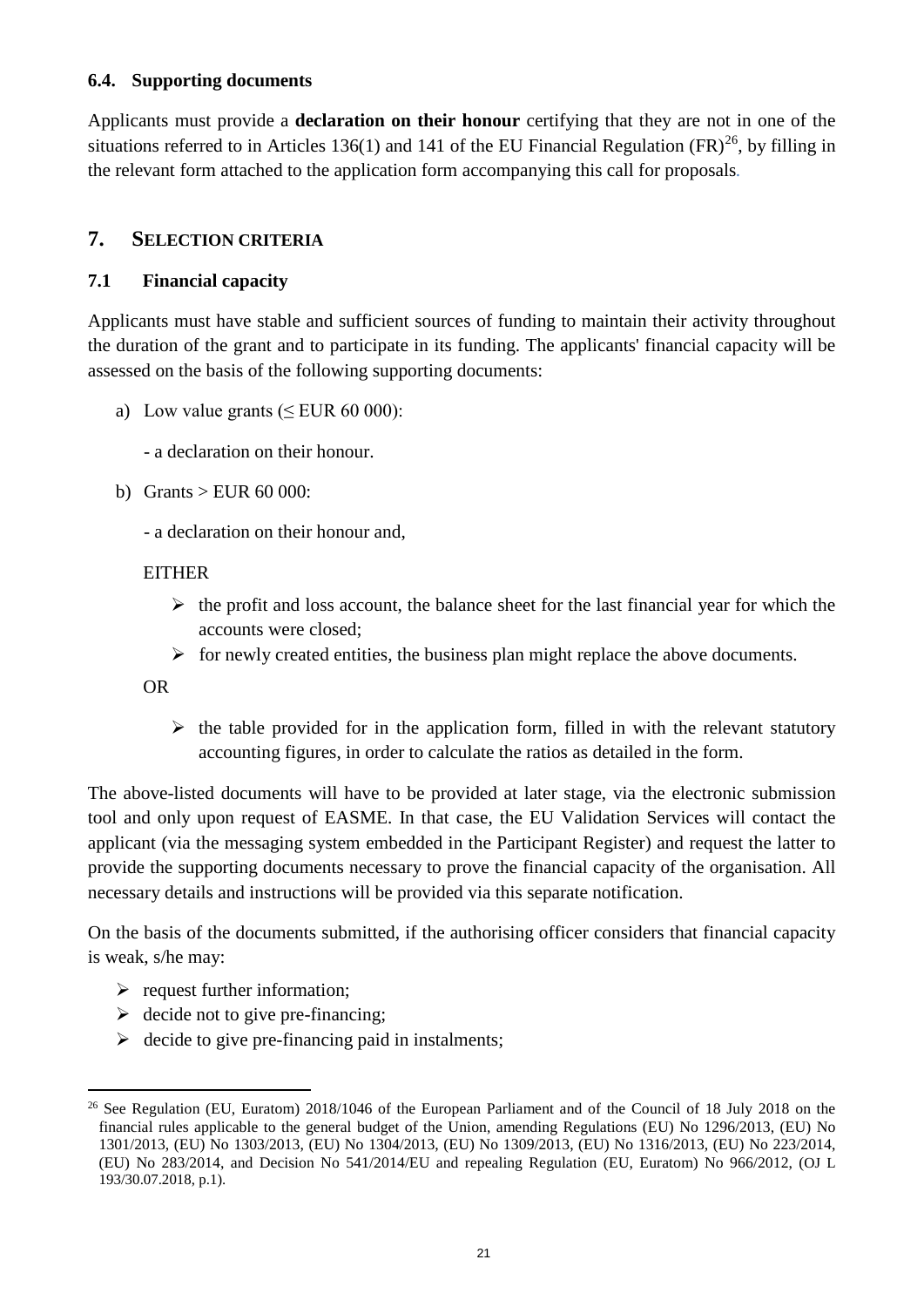- $\triangleright$  decide to give pre-financing covered by a bank guarantee (see section 11.4 below);
- $\triangleright$  where applicable, require the joint and several financial liability of all the co-beneficiaries<sup>[27](#page-21-2)</sup>;

If the authorising officer considered that the financial capacity is insufficient s/he will reject the application.

#### <span id="page-21-0"></span>**7.2 Operational capacity**

Applicants must have the professional competencies as well as appropriate qualifications necessary to complete the proposed action.

In this respect, applicants have to submit a declaration on their honour, and the following supporting documents:

- $\triangleright$  a summary table indicating the persons that will make up the core team responsible for the project with their qualifications and competences;
- $\triangleright$  evidence<sup>[28](#page-21-3)</sup> (e.g. paper including references of an official strategy, policy paper, action plan or another relevant document) illustrating the experience gathered by the coordinator in the field of the topic of the "social economy mission".

## <span id="page-21-1"></span>**8. AWARD CRITERIA**

Eligible applications will be assessed on the basis of the following criteria:

| <b>Criteria</b>                                                                                                                                                                                       | Max. score |
|-------------------------------------------------------------------------------------------------------------------------------------------------------------------------------------------------------|------------|
| <b>Relevance of the actions in view of the objectives of the call</b> <i>(meeting objectives</i><br>of the call; appropriate results; appropriate partnership: competences and<br>European dimension) | 30         |
| What is the importance of the proposed action in relation to EU policies and<br>priorities identified in the call?                                                                                    |            |
| How relevant is the project proposed in view of the objectives of the call?                                                                                                                           |            |
| How strategically chosen are the project partners (relevance of the partners to the<br><i>project</i> )?                                                                                              |            |
| To what extent do the proposed activities, composition of the partnership and the<br>selected target group(s) demonstrate a European added value?                                                     |            |
| To what extent do the proposed activities demonstrate an added value for inter-<br>regional collaboration in the field of social economy?                                                             |            |
| <b>Quality of the proposed actions</b> (clear and feasible description of actions;<br>appropriate allocation of resources, including management)                                                      |            |
| How clear, coherent and ambitious is the work plan?                                                                                                                                                   |            |

<span id="page-21-2"></span> $27$  The beneficiaries are advised to define this situation also in the consortium agreement (see Article 28 of the model Grant agreement).

<span id="page-21-3"></span><sup>&</sup>lt;sup>28</sup> The requirement to submit evidence does not apply to the mission "Building resilient regional and/or local ecosystems".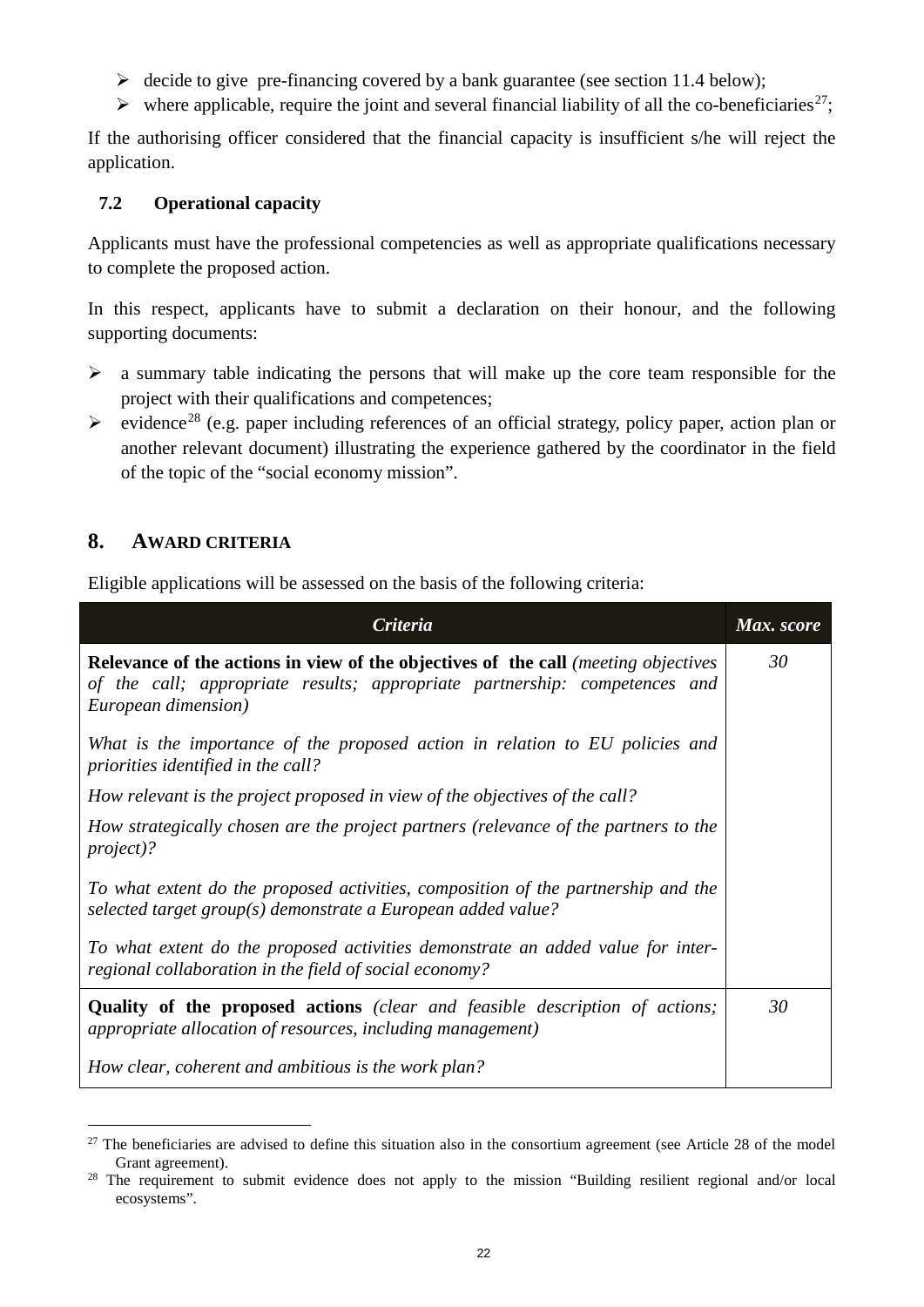| How appropriate, practical and innovative are the activities proposed (including<br>the internal plan of action/work packages)?                                                                                                                                                  |     |  |  |
|----------------------------------------------------------------------------------------------------------------------------------------------------------------------------------------------------------------------------------------------------------------------------------|-----|--|--|
| To what extent is the work plan clearly defined in terms of schedule, milestones and<br>deliverables?                                                                                                                                                                            |     |  |  |
| Is there a logical link between identified needs, specific objectives, proposed actions<br>and expected results? Is this link well described and justified?                                                                                                                      |     |  |  |
| Is the level of effort (hours and budget) appropriate, per work package, per task<br>and per partner considering their skills and responsibilities?                                                                                                                              |     |  |  |
| How balanced are the territorial delegations? Is the composition of the proposed<br>territorial delegations appropriate for achieving the objectives?                                                                                                                            |     |  |  |
| To what extent can the methodology and management set up be effective and ensure<br>the high quality of the action proposed? Are the tasks and responsibilities of each<br>partner involved clearly defined?                                                                     |     |  |  |
| <b>Impact on target audience</b> (appropriate impact indicators; dissemination; project<br><i>continuation</i> )                                                                                                                                                                 | 20  |  |  |
| Is the proposal suggesting clear, realistic and practical impact indicators?                                                                                                                                                                                                     |     |  |  |
| To what extent does the project contribute to creating a real, measurable impact on<br>the sectors concerned?                                                                                                                                                                    |     |  |  |
| To what extent is the project likely to have a tangible impact on the target groups?                                                                                                                                                                                             |     |  |  |
| To what extent does the proposal include elements of follow-up and transferability<br>(including lessons learnt and good practices) at EU level?                                                                                                                                 |     |  |  |
| Are concrete measures planned in order to ensure that the project can be continued<br>after the termination of EU funding?                                                                                                                                                       |     |  |  |
| Cost-effectiveness (coherence, detail and clarity between actions proposed and<br>budgeted resources)                                                                                                                                                                            | 20  |  |  |
| To what extent the detailed budget is coherent with the work plan of the proposal?                                                                                                                                                                                               |     |  |  |
| To what extent is the budget clear and detailed, as well as effective, to implement<br>the action? Does the breakdown of the budget, category by category, offer a way of<br>ensuring that the amount of the grant awarded is reasonable in relation to the<br>expected results? |     |  |  |
| To what extent is the proposed expenditure necessary for the implementation of the<br>project?                                                                                                                                                                                   |     |  |  |
| Do the expected results stand in a reasonable relationship to the amount of the<br>grant? Does the budget seem justified when compared to the expected impact?                                                                                                                   |     |  |  |
| <b>TOTAL</b>                                                                                                                                                                                                                                                                     | 100 |  |  |

In order to be considered for funding, proposals will need to have passed an overall threshold of 70% in terms of total score. In addition, thresholds of 50% will be applied to each individual award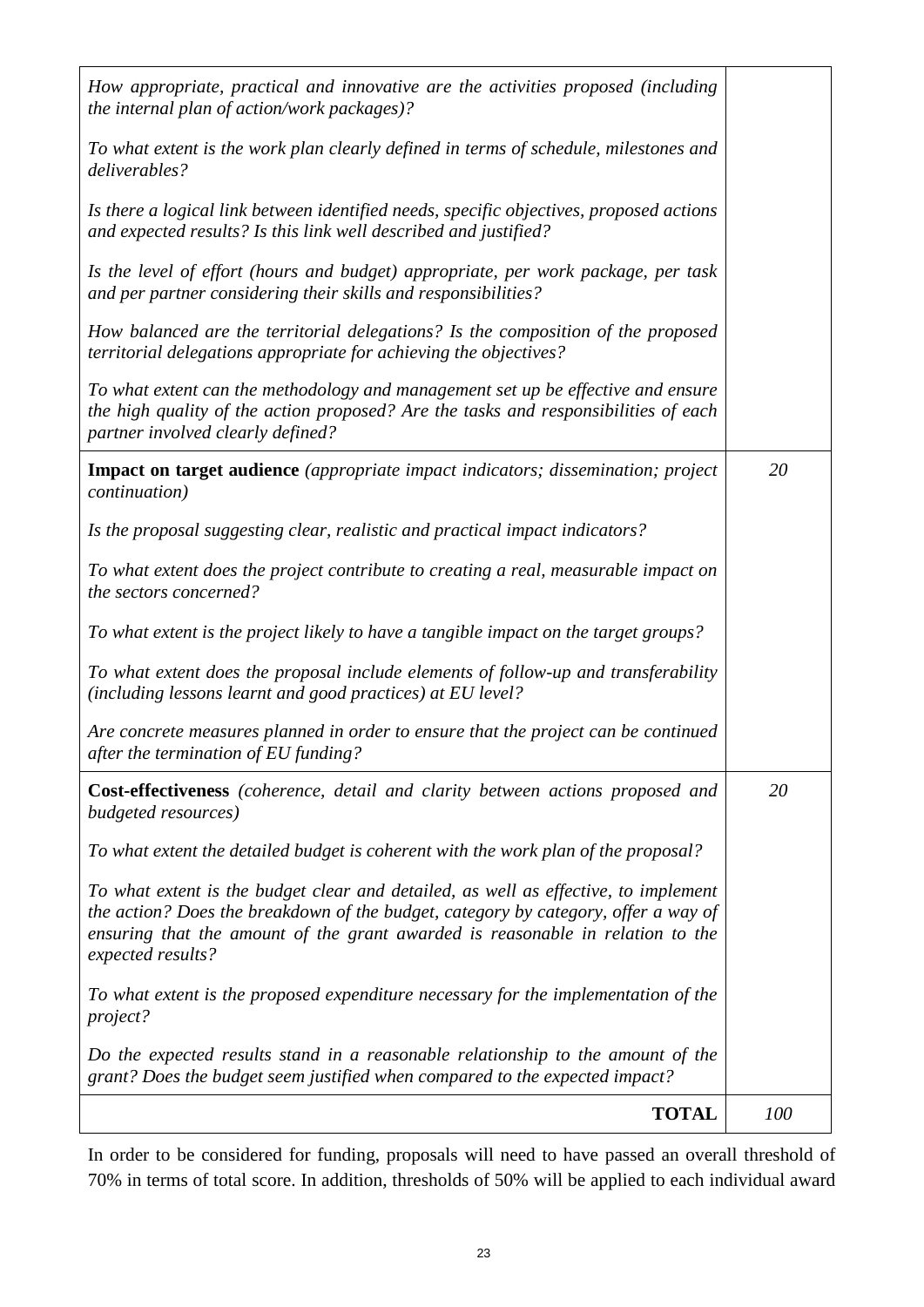criterion described above in order to ensure a consistent minimum quality for all award criteria. Proposals will be ranked according to their total score.

## <span id="page-23-0"></span>**9. LEGAL COMMITMENTS**

In the event of a grant awarded by EASME, a grant agreement drawn up in euro and detailing the conditions and level of funding, will be sent to the applicant, as well as the information on the procedure to formalise the agreement of the parties.

Please note that the award of a grant does not establish an entitlement for subsequent years.

The authorising officer may draw a reserve list of proposals that have passed the above thresholds. In the event that the original budget of the call is increased or that selected proposal(s) fail to conclude the grant agreement, a grant may be awarded to proposals from the reserve list, following their order on the ranking list in accordance with the scores obtained.

## <span id="page-23-1"></span>**10. ADMINISTRATIVE REVIEW PROCEDURES**

Unsuccessful applicants may request the review of the admissibility and eligibility procedure and the evaluation procedure with regard to their proposal as specified in section V of the Guide for applicants.

## <span id="page-23-2"></span>**11. FINANCIAL PROVISIONS**

<span id="page-23-3"></span>11.1 General principles

## a) Non-cumulative award

An action may only receive one grant from the EU budget.

In no circumstances shall the same costs be financed twice by the Union budget. To ensure this, applicants shall indicate the sources and amounts of Union funding received or applied for the same action or part of the action or for its functioning during the same financial year as well as any other funding received or applied for the same action.

b) Non-retroactivity

No grant may be awarded retrospectively for actions already completed.

A grant may be awarded for an action which has already begun only where the applicant can demonstrate the need to start the action before the grant agreement is signed.

In such cases, costs eligible for financing may not have been incurred prior to the date of submission of the grant application

c) Co-financing

Co-financing means that the applicant must ensure that the resources which are necessary to carry out the action may not be entirely provided by the EU grant. Co-financing may take the form of: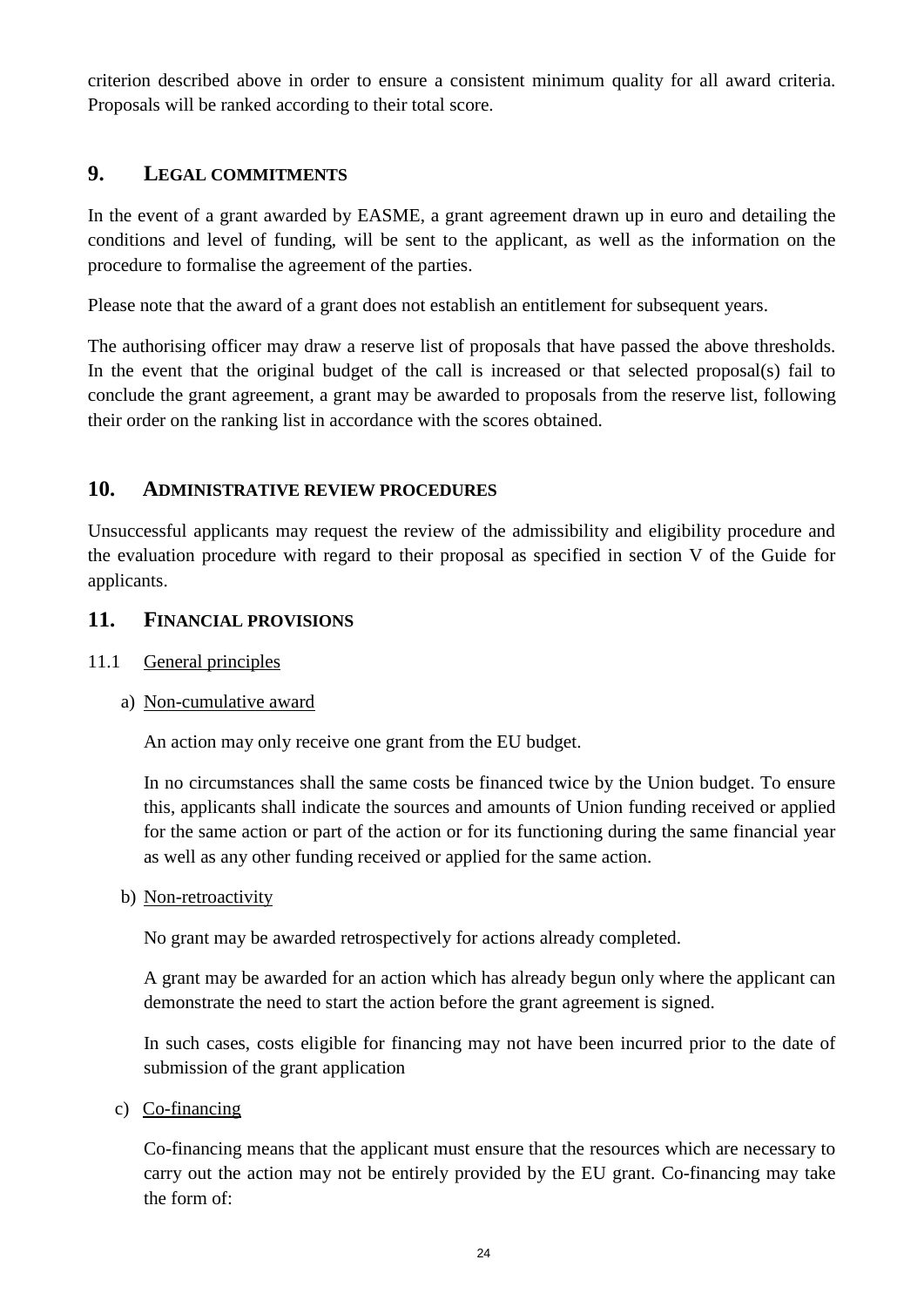- − the beneficiary's own resources;
- − income generated by the action;
- − financial contributions from third parties.

#### d) Balanced budget

The estimated budget of the action is to be attached to the application form. It must have revenue and expenditure in balance.

The budget must be drawn up in euros.

Applicants for whom costs will not be incurred in euros, should use the exchange rate published on the Info-euro website available at: [http://ec.europa.eu/budget](http://ec.europa.eu/budget%20/contracts_grants/info_contracts/inforeuro/inforeuro_en.cfm)  [/contracts\\_grants/info\\_contracts/inforeuro/inforeuro\\_en.cfm.](http://ec.europa.eu/budget%20/contracts_grants/info_contracts/inforeuro/inforeuro_en.cfm)

e) Implementation contracts/subcontracting

Where the implementation of the action requires the award of procurement contracts (implementation contracts), the beneficiary must award the contract to the bid offering best value for money or the lowest price (as appropriate), avoiding conflicts of interests.

The beneficiary is expected to clearly document the tendering procedure and retain the documentation for the event of an audit.

Entities acting in their capacity of contracting authorities in the meaning of Directive  $2014/24/EU^{29}$  $2014/24/EU^{29}$  $2014/24/EU^{29}$  or contracting entities in the meaning of Directive  $2014/25/EU^{30}$  $2014/25/EU^{30}$  $2014/25/EU^{30}$  must comply with the applicable national public procurement rules.

Beneficiaries may subcontract tasks forming part of the action as described in the proposal. If they do so, they must ensure that, in addition to the above-mentioned conditions of best value for money and absence of conflicts of interests, the following conditions are also complied with:

(i) subcontracting does not cover core tasks of the action;

(ii) recourse to subcontracting is justified because of the nature of the action and what is necessary for its implementation;

(iii) the estimated costs of the subcontracting are clearly identifiable in the estimated budget;

(iv) any recourse to subcontracting, if not provided for in description of the action, is communicated by the beneficiary and approved by the Commission. The Commission may grant approval:

<span id="page-24-0"></span><sup>&</sup>lt;sup>29</sup> Directive 2014/24/EU of the European Parliament and the Council of 26 February 2014 on public procurement and repealing Directive 2004/18/EC (OJ L 94/65 of 28.3.2014).

<span id="page-24-1"></span><sup>&</sup>lt;sup>30</sup> Directive 2014/25/EU of the European Parliament and of the Council of 26 February 2014 on procurement by entities operating in the water, energy, transport and postal services sectors and repealing Directive 2004/17/EC (OJ L 94/243 of 28.3.2014).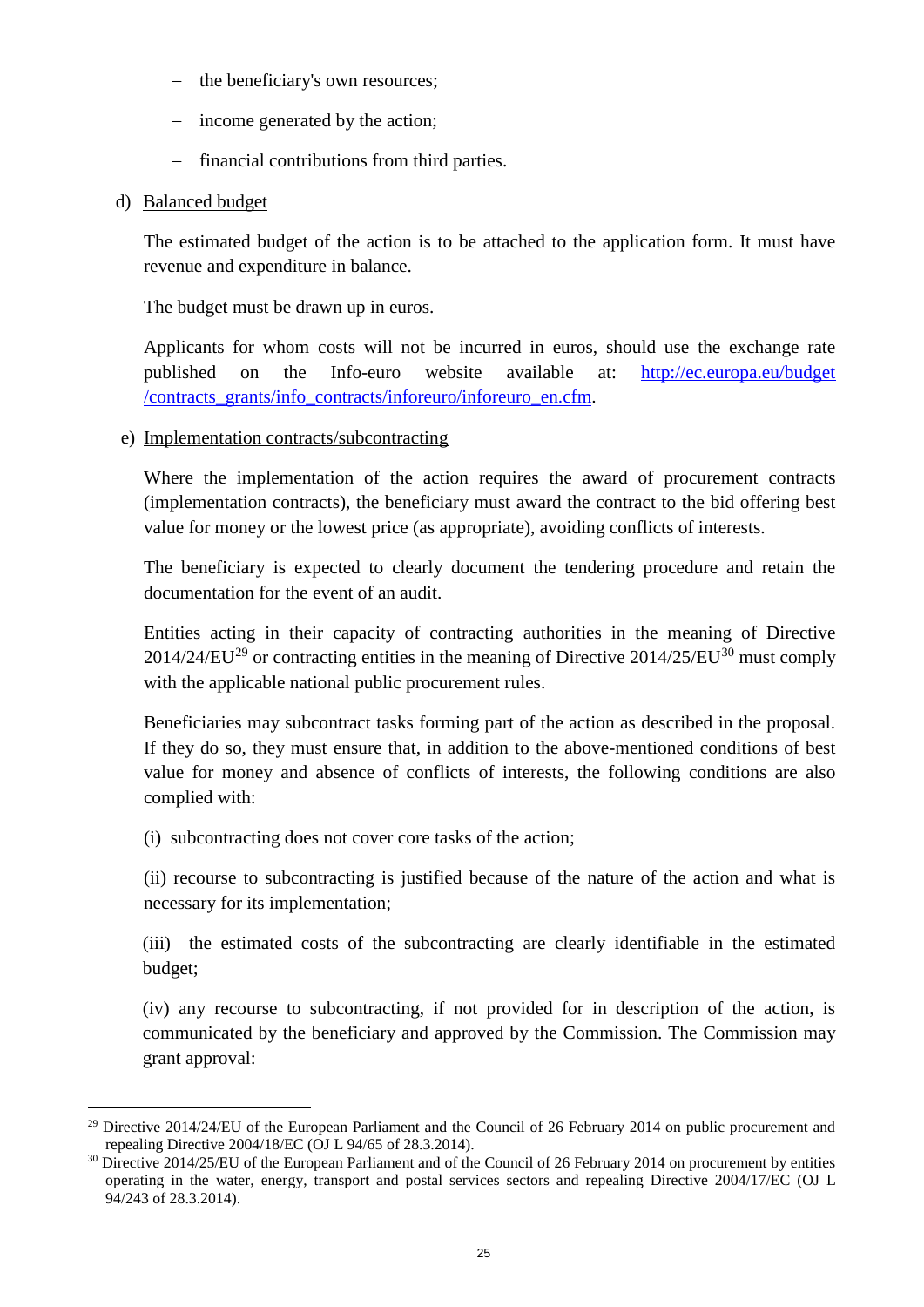- (i) before any recourse to subcontracting, if the beneficiaries requests an amendment
- (ii) after recourse to subcontracting if the subcontracting:
	- − is specifically justified in the interim or final technical report and
	- − does not entail changes to the grant agreement which would call into question the decision awarding the grant or be contrary to the equal treatment of applicants;
- (v) the beneficiaries ensure that certain conditions applicable to beneficiaries, enumerated in the grant agreement (e.g. visibility, confidentiality, etc.), are also applicable to the subcontractors.

#### f) Financial support to third parties

Applications must provide financial support to third parties, meaning the members of the delegations participating in the workshops organised by project partners as specified in section 11.2.

Such support to third parties must be part of the project costs and must be included under the corresponding cost heading. Financial support to third parties must cover the travel, accommodation and subsistence costs necessary for members of delegations to participate in "social economy missions" (workshops), as indicated in the description of the action. The workshops organised by the consortia within this action must be free of participation/registration fees for the members of delegations participating in the workshops.

#### <span id="page-25-0"></span>11.2 Funding forms

#### **Specific funding conditions under this call for proposals**

The grant reimburses up to 90% of the eligible project management costs for personnel, subcontracting, other direct and indirect costs incurred by the applicants and may reimburse up to 100% of the sum allocated as financial support to third parties, the members of the delegations participating in the workshops organised by project partners. The sum allocated as financial support to the delegates participating in a workshop shall take the form of actual costs.

Grants are calculated on the basis of a detailed estimated budget indicating clearly the costs that are eligible for EU funding. The grant amount may neither exceed the eligible costs nor the amount requested. Amounts are indicated in euros.

#### **Maximum EU contribution requested**

The EU contribution is limited to a maximum co-financing rate of eligible costs. Consequently, part of the total eligible expenses entered in the estimative budget must be financed from sources other than the EU grant (see section 11.1c).

#### **Eligible costs**

**'Eligible costs'** shall meet all the following criteria:

 $\checkmark$  they are incurred by the beneficiary;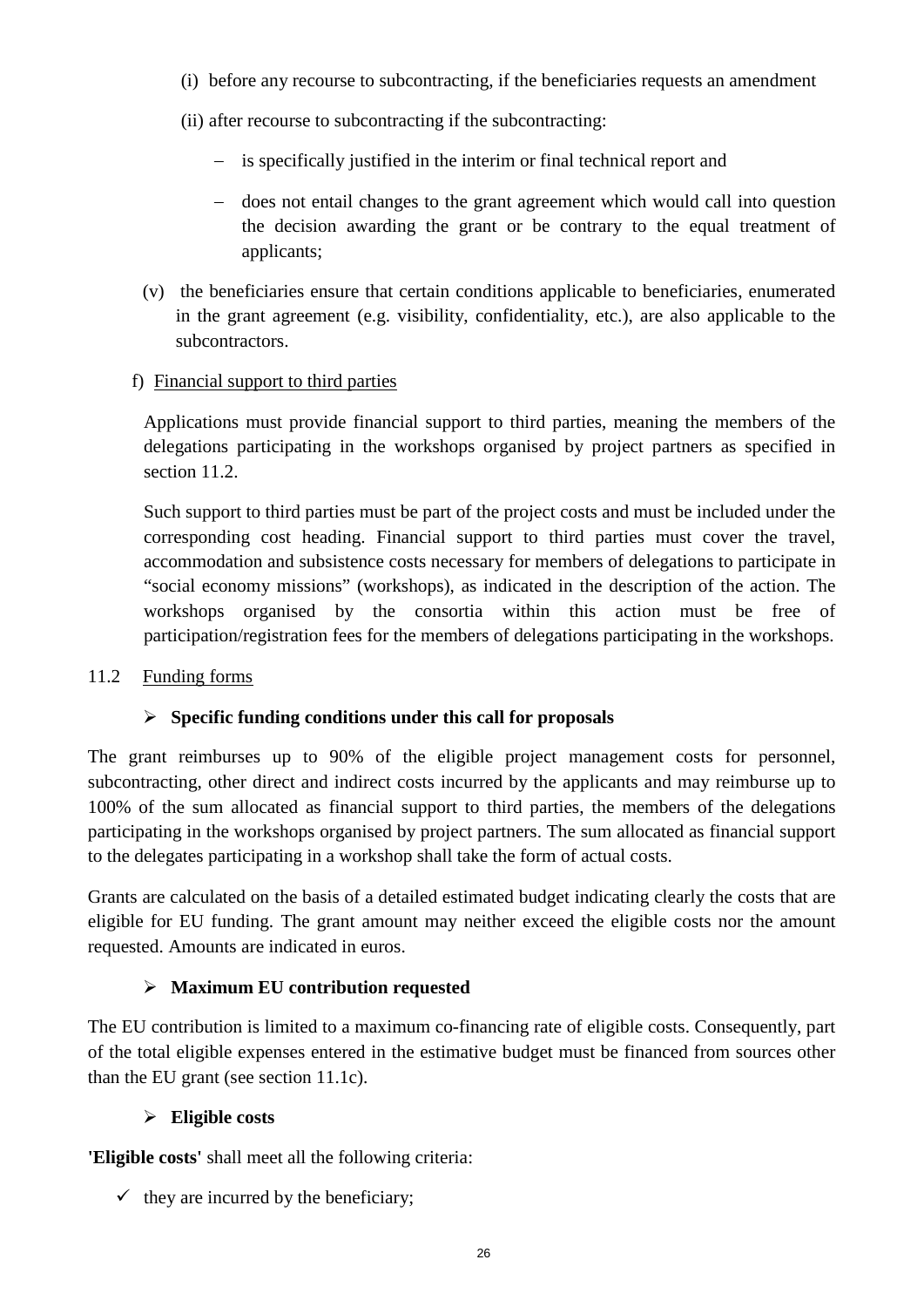$\checkmark$  they are incurred during the duration of the action, with the exception of costs relating to final reports and audit certificates;

The period of eligibility of costs will start as specified in the grant agreement. If a beneficiary can demonstrate the need to start the action before the agreement is signed, expenditure may be authorised before the grant is awarded. Under no circumstances can the eligibility period start before the date of submission of the grant application (see section 11.1 b).

- $\checkmark$  they are indicated in the estimated budget of the action;
- $\checkmark$  they are necessary for the implementation of the action which is the subject of the grant;
- $\checkmark$  they are identifiable and verifiable, in particular being recorded in the accounting records of the beneficiary and determined according to the applicable accounting standards of the country where the beneficiary is established and according to the usual cost accounting practices of the beneficiary;
- $\checkmark$  they comply with the requirements of applicable tax and social legislation;
- $\checkmark$  they are reasonable, justified, and comply with the requirements of sound financial management, in particular regarding economy and efficiency.

The beneficiary's internal accounting and auditing procedures must permit direct reconciliation of the costs and revenue declared in respect of the action/project with the corresponding accounting statements and supporting documents.

The same criteria apply to costs incurred by linked third parties.

#### In addition for **unit costs**:

- $\checkmark$  the number of actual units must comply with the following conditions:
	- − the units must be actually used or produced during the duration of the action;
	- − the units must be necessary for implementing the action or produced by it, and
	- − the number of units must be identifiable and verifiable, in particular supported by records and documentation.

Further details are included in the model grant agreement.

Eligible costs may be direct or indirect.

#### **Eligible direct costs**

The eligible direct costs for the action are those costs which, with due regard for the conditions of eligibility set out above, are identifiable as specific costs directly linked to the performance of the action and which can therefore be booked to it directly, such as :

#### **A. Direct personnel costs**

Types of eligible personnel costs

**A.1** Personnel costs are eligible if they are related to personnel working for the beneficiary under an employment contract (or equivalent appointing act) and assigned to the action (**'costs for**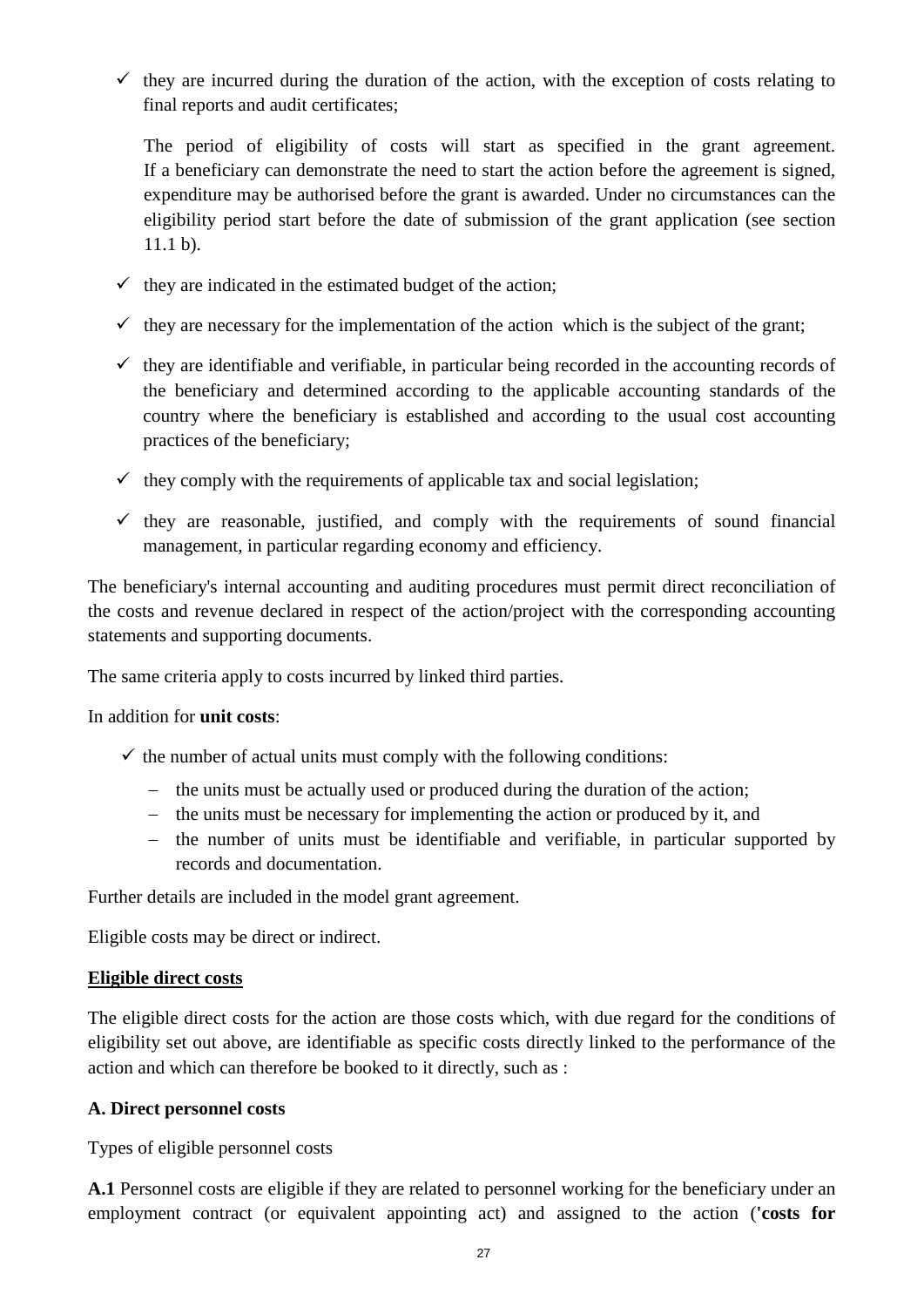**employees (or equivalent)'**). They must be limited to salaries (including during parental leave), social security contributions, taxes and other costs included in the **remuneration**, if they arise from national law or the employment contract (or equivalent appointing act).

They may also include **additional remuneration** for personnel assigned to the action (including payments on the basis of supplementary contracts regardless of their nature), if:

- (a) it is part of the beneficiary's usual remuneration practices and is paid in a consistent manner whenever the same kind of work or expertise is required;
- (b) the criteria used to calculate the supplementary payments are objective and generally applied by the beneficiary, regardless of the source of funding used.

**A.2** The **costs for natural persons working under a direct contract** with the beneficiary other than an employment contract or **seconded by a third party against payment** are eligible personnel costs, if:

- (a) the person works under conditions similar to those of an employee (in particular regarding the way the work is organised, the tasks that are performed and the premises where they are performed);
- (b) the result of the work carried out belongs to the beneficiary, and
- (c) the costs are not significantly different from those for personnel performing similar tasks under an employment contract with the beneficiary.

The costs of the personnel of **national administrations** are eligible to the extent that they relate to the cost of activities which the relevant public authority would not carry out if the project concerned were not undertaken;

**A.3 Costs of owners** of beneficiaries that are small and medium-sized enterprises ('**SME owners**'), who are working on the action and who do not receive a salary are eligible personnel costs, if they correspond to the amount per unit set out in Annex 2a of the model grant agreement multiplied by the number of actual hours worked on the action.

Further details of the calculation of personal costs included in the model grant agreement.

**B. Direct costs of subcontracting** (including related duties, taxes and charges, such as nondeductible value added tax (VAT) paid by beneficiaries that are not public bodies acting as public authority) are eligible if the conditions set out in the grant agreement are met.

## **C. Direct costs of providing financial support to third parties (reimbursement of actual costs)**

The consortium has to take into account in the proposal that:

- (a) The financial support to be granted is limited to the actual travel, accommodation and subsistence costs incurred by the third parties participating to the project workshops;
- (b) The legal responsibility is on the consortium to ensure that such financial support respects the provisions included in this Call for Proposals and in the Grant Agreement.

At a minimum, the conditions set out in the proposal must include: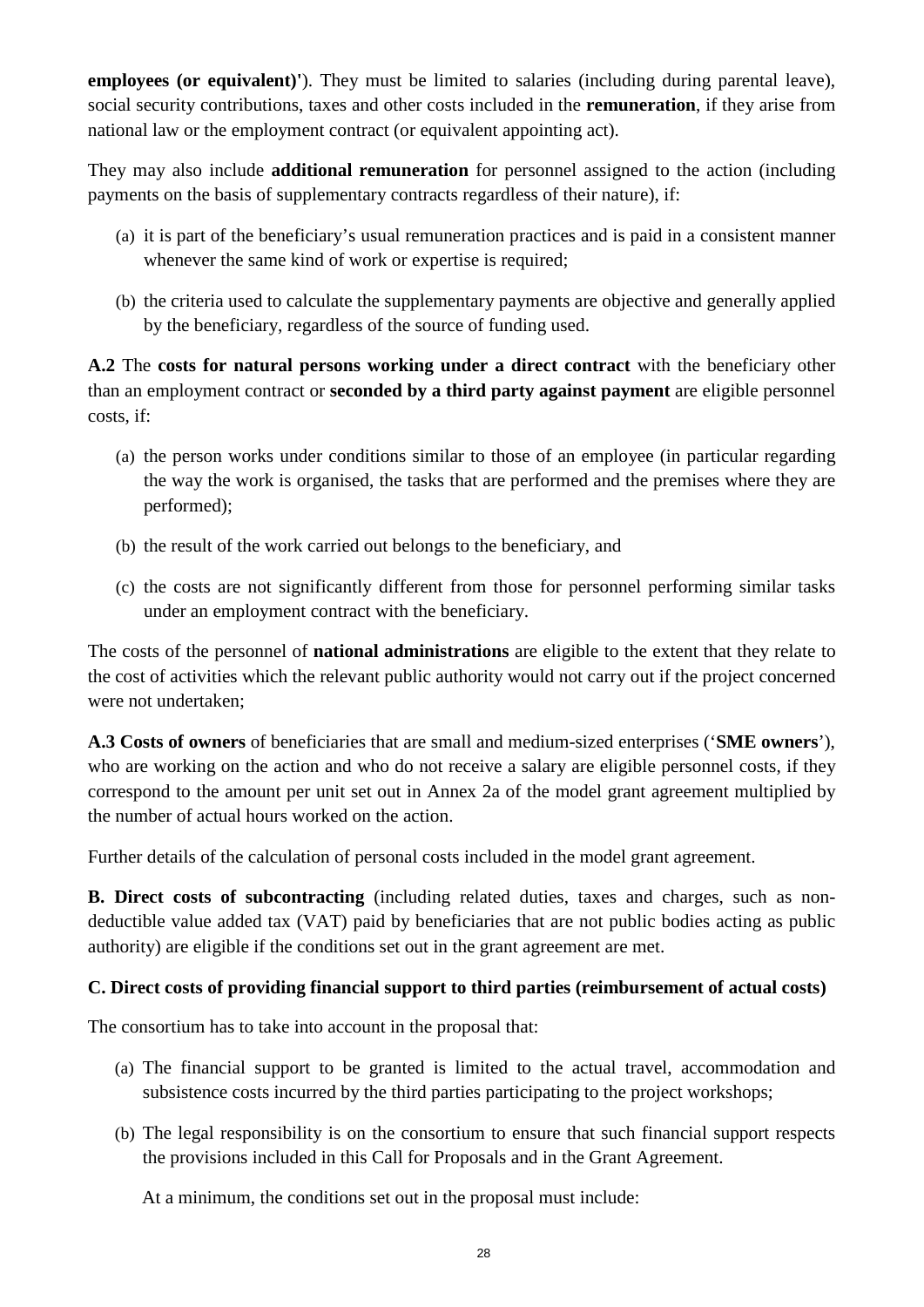- (i) The maximum amount of financial support may not exceed EUR 6 600 for each third party, unless it is necessary to achieve the objectives of the action as described in the description of the action;
- (ii) The criteria for calculating the exact amount of the financial support;
- (iii) The different types of activities that qualify for financial support, on the basis of a closed list;
- (iv) The persons or categories of persons that may receive financial support, and
- (v) The criteria for giving financial support.

#### **D. Other direct costs**

D.1 **Travel costs and related subsistence allowances** (including related duties, taxes and charges, such as non-deductible value added tax (VAT) paid by beneficiaries that are not public bodies acting as public authority) are eligible if they are in line with the beneficiary's usual practices on travel.

D.2 The **depreciation costs of equipment, infrastructure or other assets** (new or second-hand) as recorded in the beneficiary's accounts are eligible, if they were purchased in accordance with the conditions set out in the grant agreement and written off in accordance with international accounting standards and the beneficiary's usual accounting practices.

The **costs of renting or leasing** equipment, infrastructure or other assets (including related duties, taxes and charges, such as non-deductible value added tax (VAT) paid by beneficiaries that are not public bodies acting as public authority) are also eligible, if they do not exceed the depreciation costs of similar equipment, infrastructure or assets and do not include any financing fees.

The only portion of the costs that will be taken into account is that which corresponds to the duration of the action and rate of actual use for the purposes of the action.

D.3 **Costs of other goods and services** (including related duties, taxes and charges, such as nondeductible value added tax (VAT) paid by beneficiaries that are not public bodies acting as public authority) are eligible, if they are purchased specifically for the action and in accordance with the conditions set out in the grant agreement.

Such goods and services include, for instance, consumables and supplies, dissemination, protection of results, certificates on the financial statements (if they are required by the Agreement), translations and publications.

## **E. Eligible indirect costs (overheads)**

Indirect costs are costs that are not directly linked to the action implementation and therefore cannot be attributed directly to it.

**Indirect costs** are eligible if they are declared on the basis of the flat-rate of 7% of the eligible direct costs, including "Direct personnel costs"; "Direct costs of subcontracting" and "Other direct costs". Costs concerning financial support to third parties are not included in the calculation of the Indirect costs.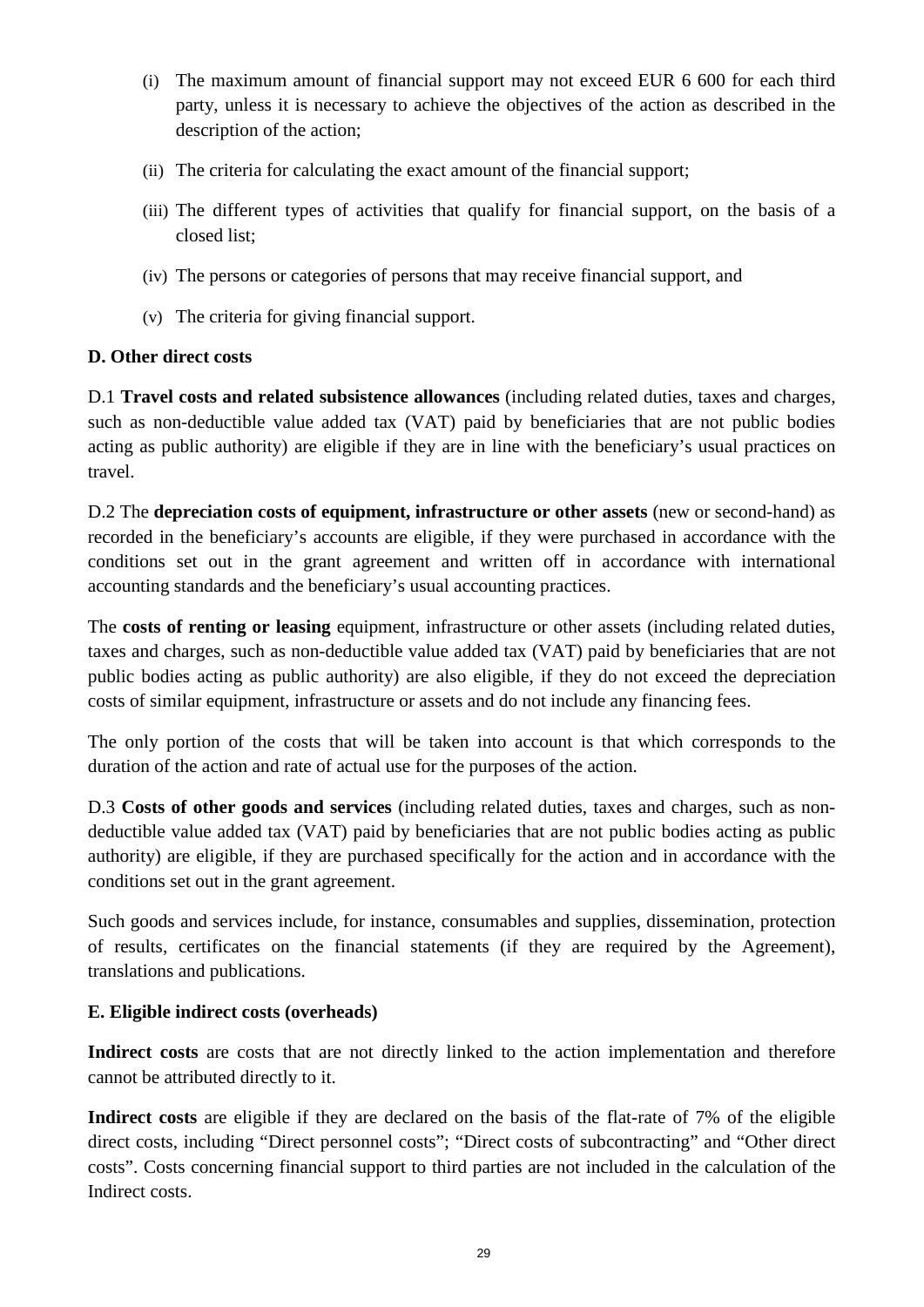Indirect costs may not include costs entered under another budget heading.

Applicants' attention is drawn to the fact that in the case of beneficiaries receiving an operating grant<sup>[31](#page-29-0)</sup> financed by the EU or Euratom budget, they cannot declare indirect costs for the period covered by the operating grant, unless they can demonstrate that the operating grant does not cover any costs of the action. In order to demonstrate this, in principle, the beneficiary should:

- a. use *analytical cost accounting that allows to separate all costs (including overheads)*  attributable to the operating grant and the action grant. For that purpose the beneficiary should use *reliable accounting codes and allocation keys* ensuring that *the allocation* of the costs is done in *a fair, objective and realistic way.*
- b. *record separately*:
	- − all costs incurred for the operating grants (i.e. personnel, general running costs and other operating costs linked to the part of its usual annual activities), and
	- − all costs incurred for the action grants (including the actual indirect costs linked to the action)

If the operating grant covers the entire usual annual activity and budget of the beneficiary, the latter is not entitled to receive any indirect costs under the action grant.

#### **Ineligible costs**

- (a) costs related to return on capital;
- (b) debt and debt service charges;
- (c) provisions for future losses or debts ;
- (d) interest owed;
- (e) doubtful debts;
- (f) currency exchange losses;
- (g) bank costs charged by the beneficiary's bank for transfers from the Agency;
- (h) excessive or reckless expenditure;
- (i) deductible VAT;
- (j) costs incurred during suspension of the implementation of the action;
- (k) in-kind contributions provided by third parties;
- (l) costs declared under another EU or Euratom grant (including grants awarded by a Member State and financed by the EU or Euratom budget and grants awarded by

<span id="page-29-0"></span> <sup>31</sup> For the definition, see Article 180(2)(b) of the EU Financial Regulation 2018/10146: '**operating grant**' means financial contribution, to the functioning of a body which has an objective forming part of, and supporting, an Union policy, by means of a financial contribution to its work programme.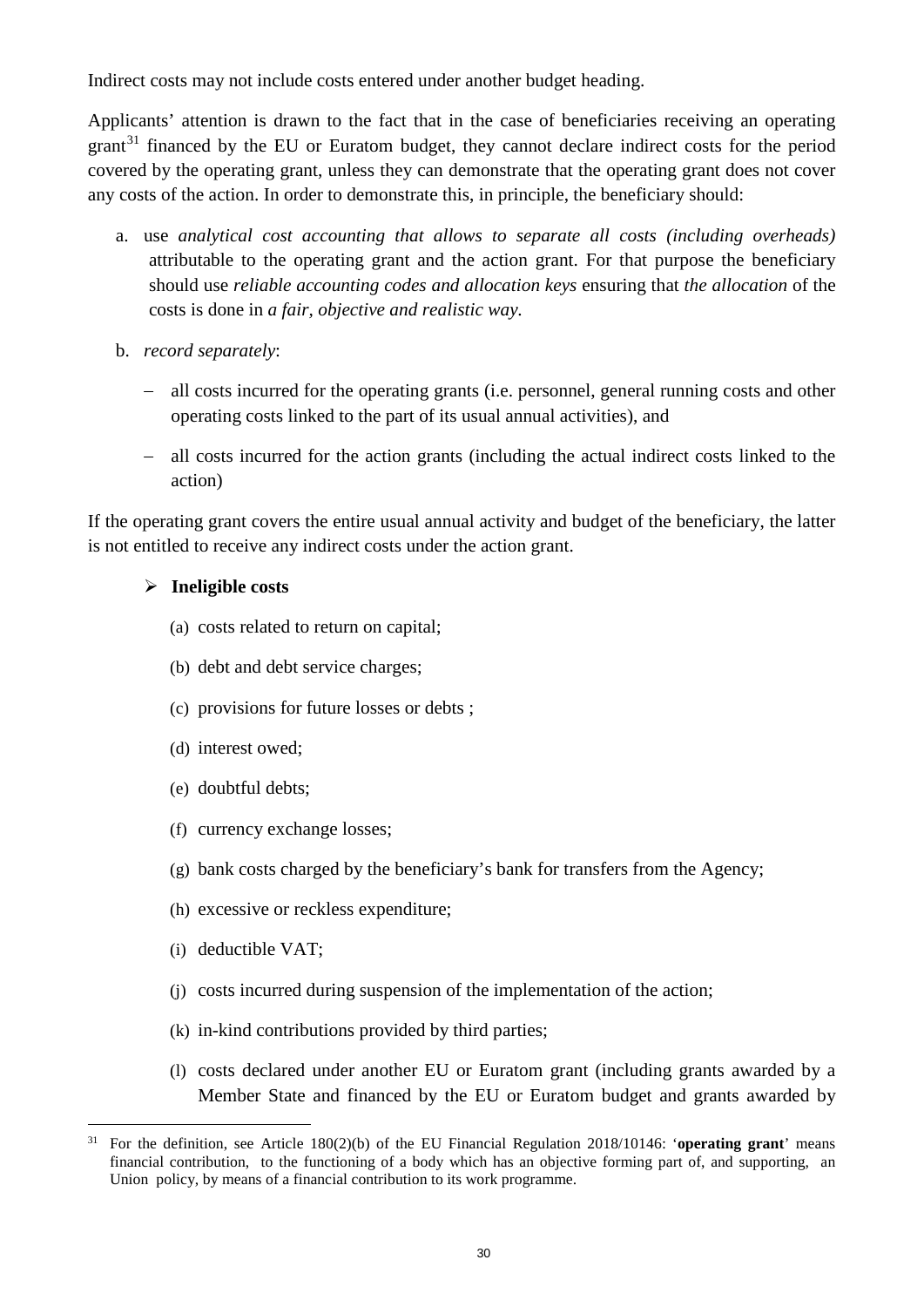bodies other than the Agency for the purpose of implementing the EU or Euratom budget); in particular, indirect costs if the beneficiary is already receiving an operating grant financed by the EU or Euratom budget in the same period, unless they can demonstrate that the operating grant does not cover any costs of the action.

- (m) costs for staff of a national (or local) administration, for activities that are part of the administration's normal activities (i.e. not undertaken only because of the grant);
- (n) costs (especially travel and subsistence costs) for staff or representatives of EU institutions, bodies or agencies.

Further details are included in the model grant agreement.

## **Calculation of the final grant amount**

The final amount of the grant to be awarded to the beneficiary is established after completion of the action, upon approval of the request for payment containing the following documents:

- a final report providing details of the implementation and results of the action;

- the final financial statement must detail all eligible costs (actual costs, unit costs and flat-rate costs).

In the event of non-execution or clearly inadequate execution of an activity planned in the work programme annexed to the grant agreement, the final grant will be reduced accordingly.

EU grants may not have the purpose or effect of producing a profit within the framework of the action. **Profit shall be defined as a surplus, calculated at the payment of the balance, of receipts over the eligible costs of the action**, where receipts are limited to the Union grant and the revenue generated by that action. In this respect, where a profit is made, the EASME shall be entitled to recover the percentage of the profit corresponding to the Union contribution to the eligible costs actually incurred by the beneficiary to carry out the action.

The '**final grant amount**' depends on the actual extent to which the action is implemented in accordance with the Grant Agreement.

This amount is calculated by the Agency at the payment of the balance in the following steps:

Step 1 — Application of the reimbursement rate to the eligible costs declared by the beneficiaries and approved by the Agency.

Step 2 — Limit to the maximum grant amount.

Step 3 — Reduction due to the no-profit rule as the grant must not produce a profit<sup>[32](#page-30-0)</sup>:

'Profit' means the surplus of the amount obtained following Steps 1 and 2 plus the 'action's total receipts' (being the consolidated total receipts generated during its duration), over the 'action's total eligible costs' (being the consolidated total eligible costs approved by the Agency).

<span id="page-30-0"></span> <sup>32</sup> Not applicable for low value grants.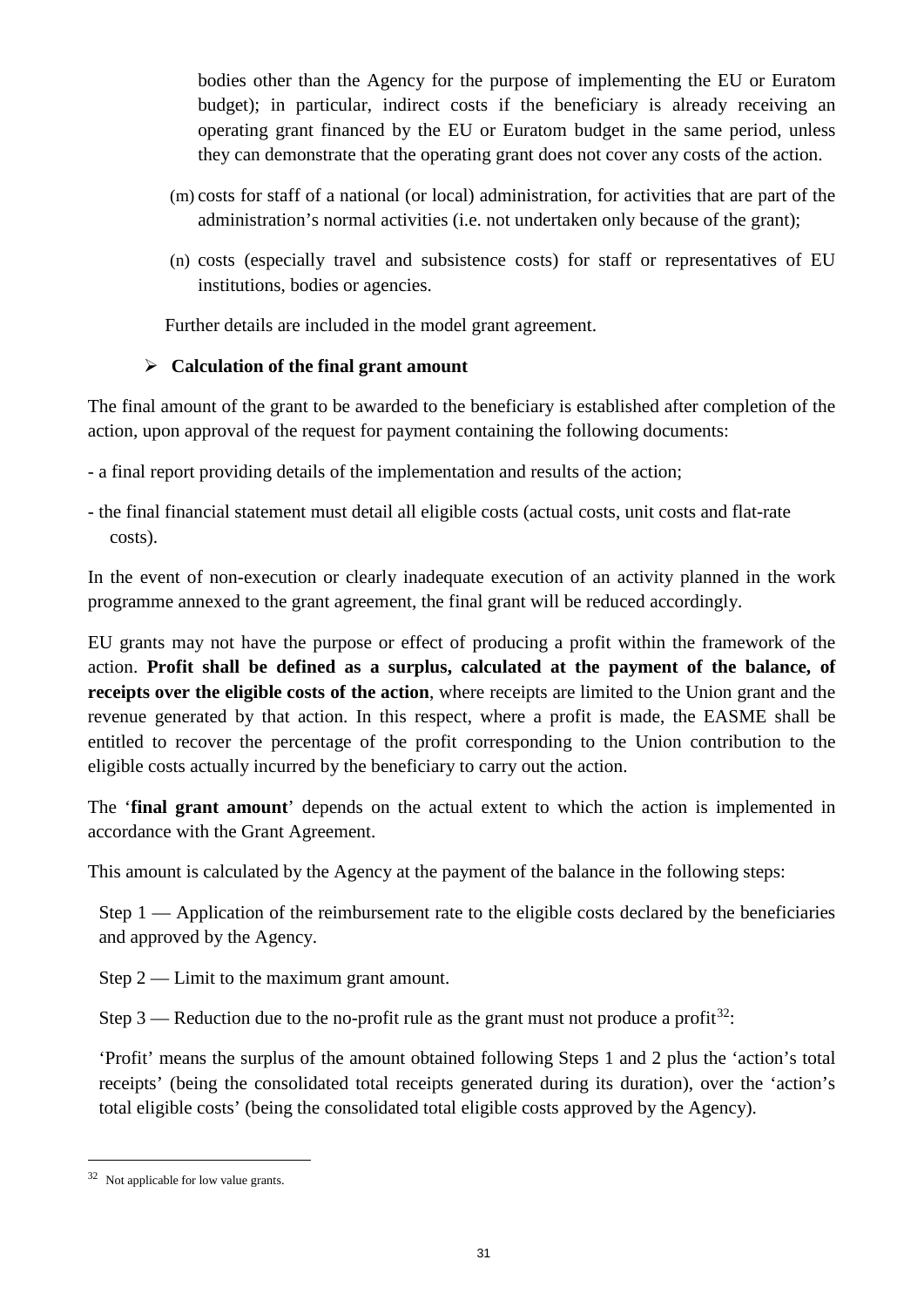The following are considered 'receipts':

(a) income generated by the action;

(b) financial contributions given by third parties to the beneficiary [or to a linked third party], specifically to be used for costs that are eligible under the action.

The following are however not considered 'receipts':

(a) financial contributions by third parties, if they may be used to cover costs other than the eligible costs;

(b) financial contributions by third parties with no obligation to repay any amount unused at the end of the action period.

If there is a 'profit', it will be deducted in proportion to the final rate of reimbursement of the eligible actual costs approved by the Agency (as compared to the amount calculated following Steps 1 and 2).

Step 4 — Reduction due to substantial errors, irregularities or fraud or serious breach of obligations (calculated in proportion to the seriousness of the errors, irregularities or fraud or breach of obligations) from the maximum grant amount.

The final grant amount will be the lower of the following two:

- the amount obtained following Steps 1 to 3 or

- the reduced grant amount following Step 4.

Further details are included in the model grant agreement.

#### <span id="page-31-0"></span>11.3 Payment arrangements:

#### Pre-financing payment

The Agency will make the pre-financing payment corresponding to 70% of the grant amount to the coordinator within 30 days, either from entry into force of the Agreement or from 10 days before the starting date of the action, (see Article 3), whichever is the latest.

#### Final payment

EASME will establish the amount of the final payment to be made to the beneficiary on the basis of the calculation of the final grant amount (see section 11.2 above). If the total of earlier payments is higher than the final grant amount, the beneficiary will be required to reimburse the amount paid in excess by EASME through a recovery order.

#### <span id="page-31-1"></span>11.4 Pre-financing guarantee

In the event that the applicant's financial capacity is not satisfactory, a pre-financing guarantee for an amount not exceeding the amount of the pre-financing and shall be valid for a period sufficiently long to allow it to be activated, may be requested in order to limit the financial risks linked to the pre-financing payment.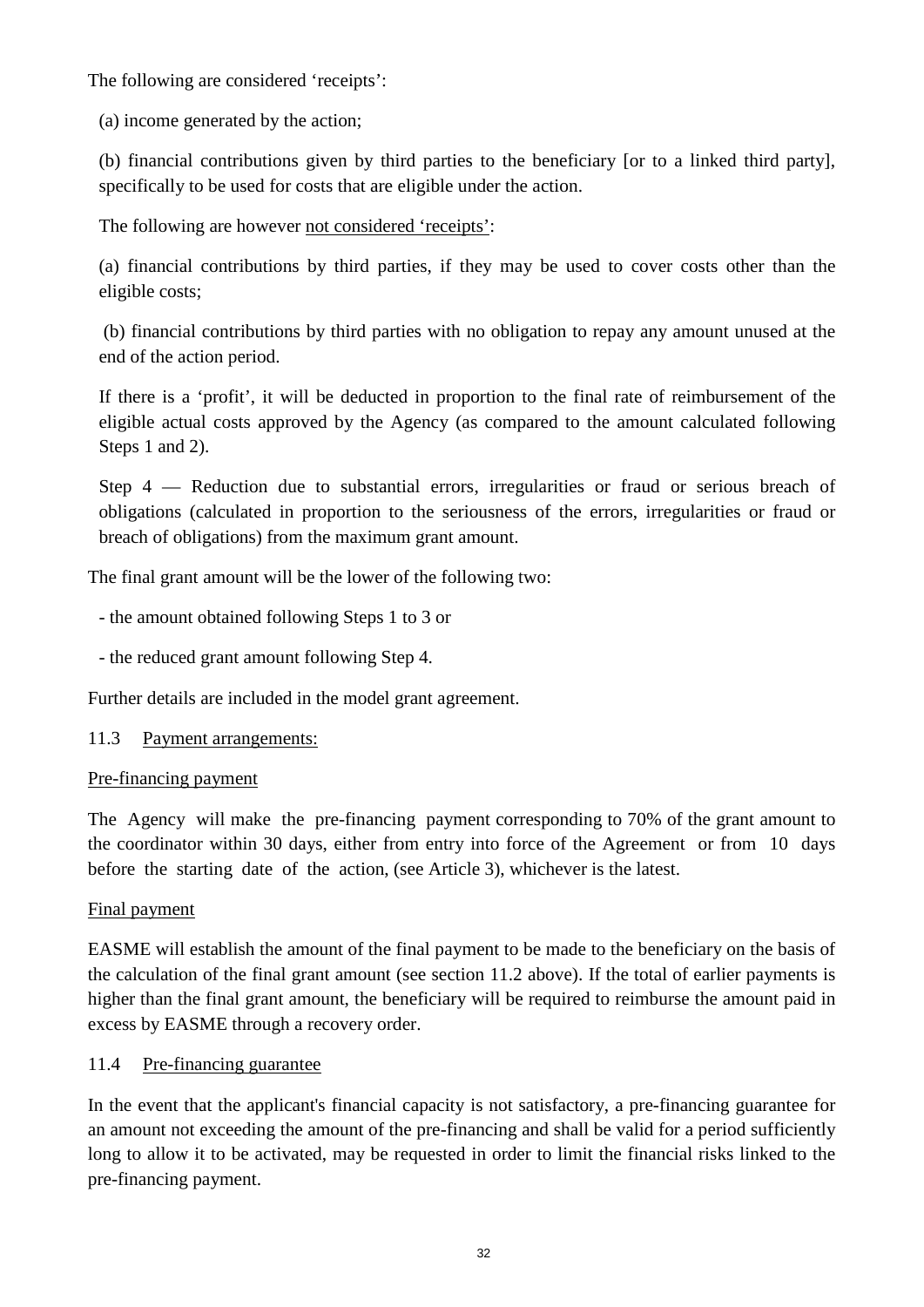The financial guarantee, in euro, shall be provided by an approved bank or financial institution established in one of the Member State of the European Union. When the beneficiary is established in a third country, the authorising officer may agree that a bank or financial institution established in that third country may provide the guarantee if he considers that the bank or financial institution offers equivalent security and characteristics as those offered by a bank or financial institution established in a Member State. Amounts blocked in bank accounts shall not be accepted as financial guarantees.

The guarantee may be replaced by a joint and several guarantee by a third party or by a joint guarantee of the beneficiaries of an action who are parties to the same grant agreement

The guarantee shall be released when the pre-financing is deducted from interim payments or payments of the balance to the beneficiary, in accordance with the conditions laid down in the grant agreement.

## <span id="page-32-0"></span>**12. REPORTING REQUIREMENTS:**

Beneficiaries will be requested to submit the following report:

A final technical and financial report, covering the whole reporting period, reporting among others about the organisation of the financial support to third parties, and linked to the request for the payment of the balance.

<span id="page-32-1"></span>Further details are included in the model grant agreement.

## **13. PUBLICITY**

#### <span id="page-32-2"></span>13.1 By the beneficiaries

Beneficiaries must clearly acknowledge the European Union's contribution in all publications or in conjunction with activities for which the grant is used.

In this respect, beneficiaries are required to give prominence to the name and emblem of the European Commission on all their publications, posters, programmes and other products realised under the co-financed project.

To do this they must use the text, the emblem and the disclaimer in accordance with the details provided in the grant agreement.

If this requirement is not fully complied with, the beneficiary's grant may be reduced in accordance with the provisions of the grant agreement.

In addition to the text and logo relevant to the EU programme, the EASME will provide beneficiaries with a disclaimer stating that the EU is not responsible for the views displayed in the publications and/or in conjunction with the activities for which the grant is used.

#### <span id="page-32-3"></span>13.2 By EASME

With the exception of scholarships paid to natural persons and other direct support paid to natural persons in most need, all information relating to grants awarded in the course of a financial year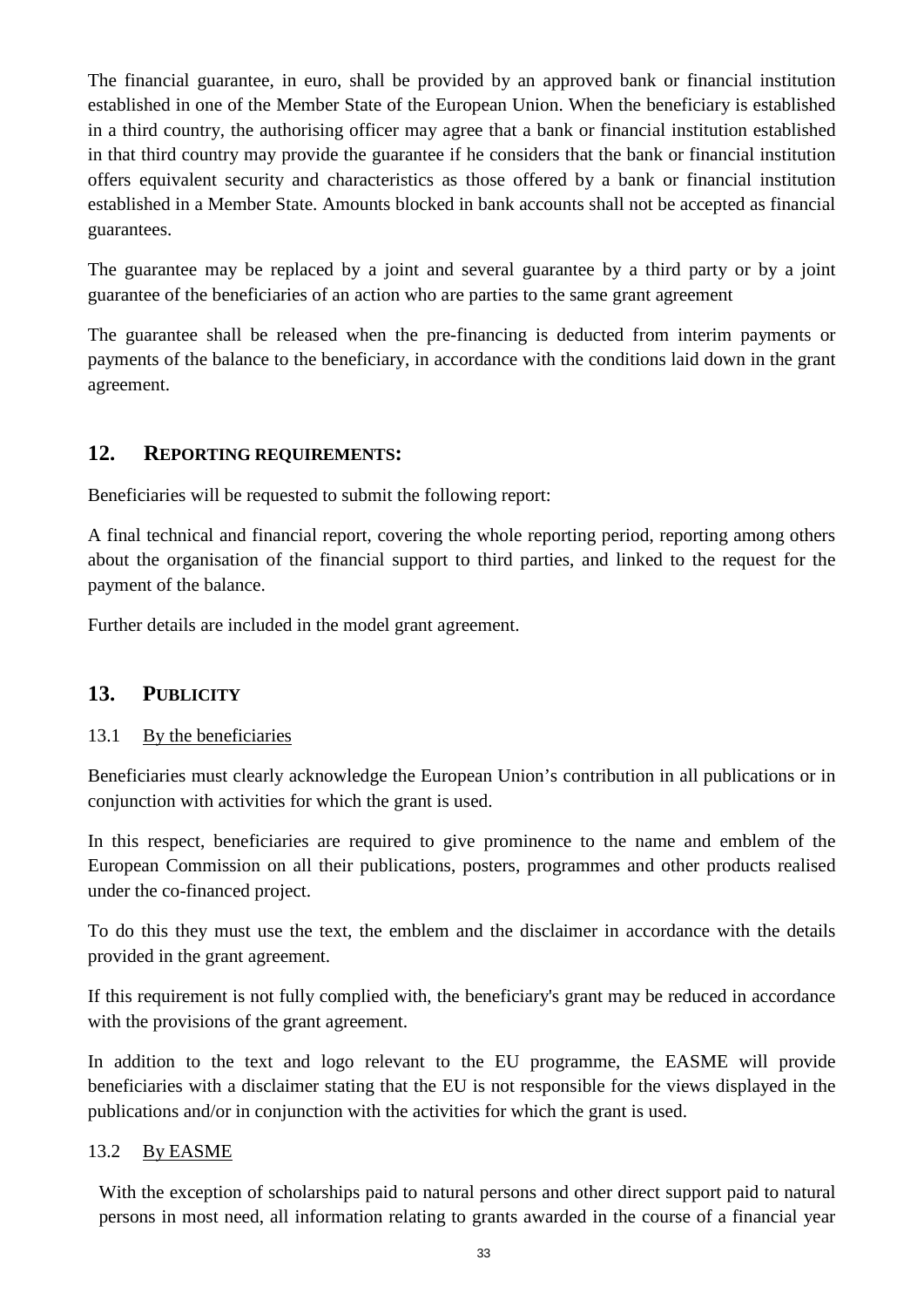shall be published on an internet site of the European Union institutions no later than the 30 June of the year following the financial year in which the grants were awarded.

EASME will publish the following information:

- name of the beneficiary

- address of the beneficiary when the latter is a legal person, region when the beneficiary is a natural person, as defined on NUTS 2 level<sup>[33](#page-33-2)</sup> if he/she is domiciled within EU or equivalent if domiciled outside EU,

- subject of the grant,
- amount awarded.

Upon a reasoned and duly substantiated request by the beneficiary, the publication shall be waived if such disclosure risks threatening the rights and freedoms of individuals concerned as protected by the Charter of Fundamental Rights of the European Union or harm the commercial interests of the beneficiaries.

## <span id="page-33-0"></span>**14. DATA PROTECTION**

The reply to any call for proposals involves the recording and processing of personal data (such as name, address and CV). Such data will be processed pursuant to Regulation (EU) 2018/1725 on the protection of natural persons with regard to the processing of personal data by the Union institutions, bodies, offices and agencies and on the free movement of such data [34.](#page-33-3) Unless indicated otherwise, the questions and any personal data requested that are required to evaluate the application in accordance with the call for proposal will be processed solely for that purpose by the EASME Head of Unit A.1 . Details concerning the processing of personal data are available on the privacy statement at: [http://ec.europa.eu/research/participants/data/support/legal\\_notice/h2020-ssps](http://ec.europa.eu/research/participants/data/support/legal_notice/h2020-ssps-grants_en.pdf)[grants\\_en.pdf.](http://ec.europa.eu/research/participants/data/support/legal_notice/h2020-ssps-grants_en.pdf) Personal data may be registered in the Early Detection and Exclusion System (EDES) should the beneficiary be in one of the situations mentioned in Articles 136 and 141 of the EU Financial Regulation 2018/1046<sup>[35](#page-33-4)</sup> (for more information see the Privacy Statement on: [http://ec.europa.eu/budget/library/explained/management/protecting/privacy\\_statement\\_edes\\_en.pdf\)](http://ec.europa.eu/budget/library/explained/management/protecting/privacy_statement_edes_en.pdf).

## <span id="page-33-1"></span>**15. PROCEDURE FOR THE SUBMISSION OF PROPOSALS**

Proposals must be submitted in accordance with the requirements of section 4 and by the deadline specified under section 2.6.

## **Electronic submission**

<span id="page-33-2"></span> <sup>33</sup> Commission Regulation (EC) No 105/2007 of 1 February 2007 amending the annexes to Regulation (EC) No 1059/2003 of the European Parliament and of the Council on the establishment of a common classification of territorial units for statistics (NUTS) (OJ L 39 of 10.02.2007).

<span id="page-33-3"></span><sup>34</sup> OJ L 295/39 of 21.11.2018.

<span id="page-33-4"></span><sup>35</sup> [https://eur-lex.europa.eu/legal-content/EN/TXT/?uri=CELEX%3A32018R1046.](https://eur-lex.europa.eu/legal-content/EN/TXT/?uri=CELEX%3A32018R1046)